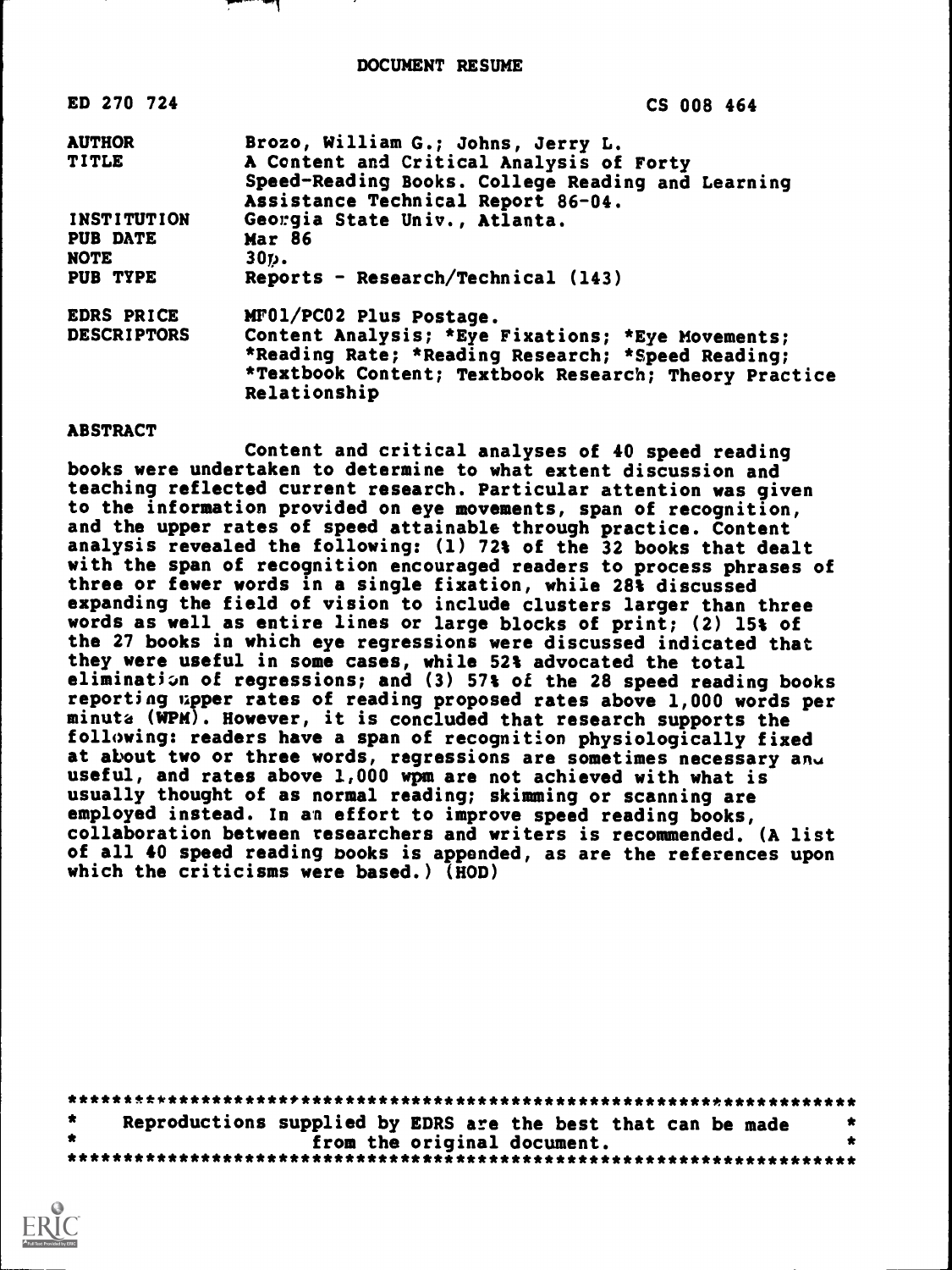# College Reading and Learning Assistance Technical Report 86-04

A Content and Critical Analysis of

Forty Speed-Reading Books

William G. Brozo and Jerry L. Johns Northern Illinois University Reading Clinic, 119 Graham DeKalb, Illinois 60115

> U S DEPARTMENT OF EDUCATION Office of Educational Research and Improvement EDUCATIONAL RESOURCES INFORMATION CENTER (ERIC)

This document has been reproduced as<br>¥eceived from the person or organization<br>originating it

0 Minor changes have been made to improve reproduction quality

Points of view or opinions stated in thisdocu ment do not necessarily represent official OERI position or policy

Georgia State University

March 1986

 $\overline{t}$ 

 $\bullet$ 

 $\sim$ 

"PERMISSION TO REPRODUCE THIS MATERIAL HAS BEEN GRANTED BY

N. Stahl

TO THE EDUCATIONAL RESOURCES<br>INFORMATION CENTER (ERIC) " INFORMATION CENTER (ERIC)"

 $\bullet$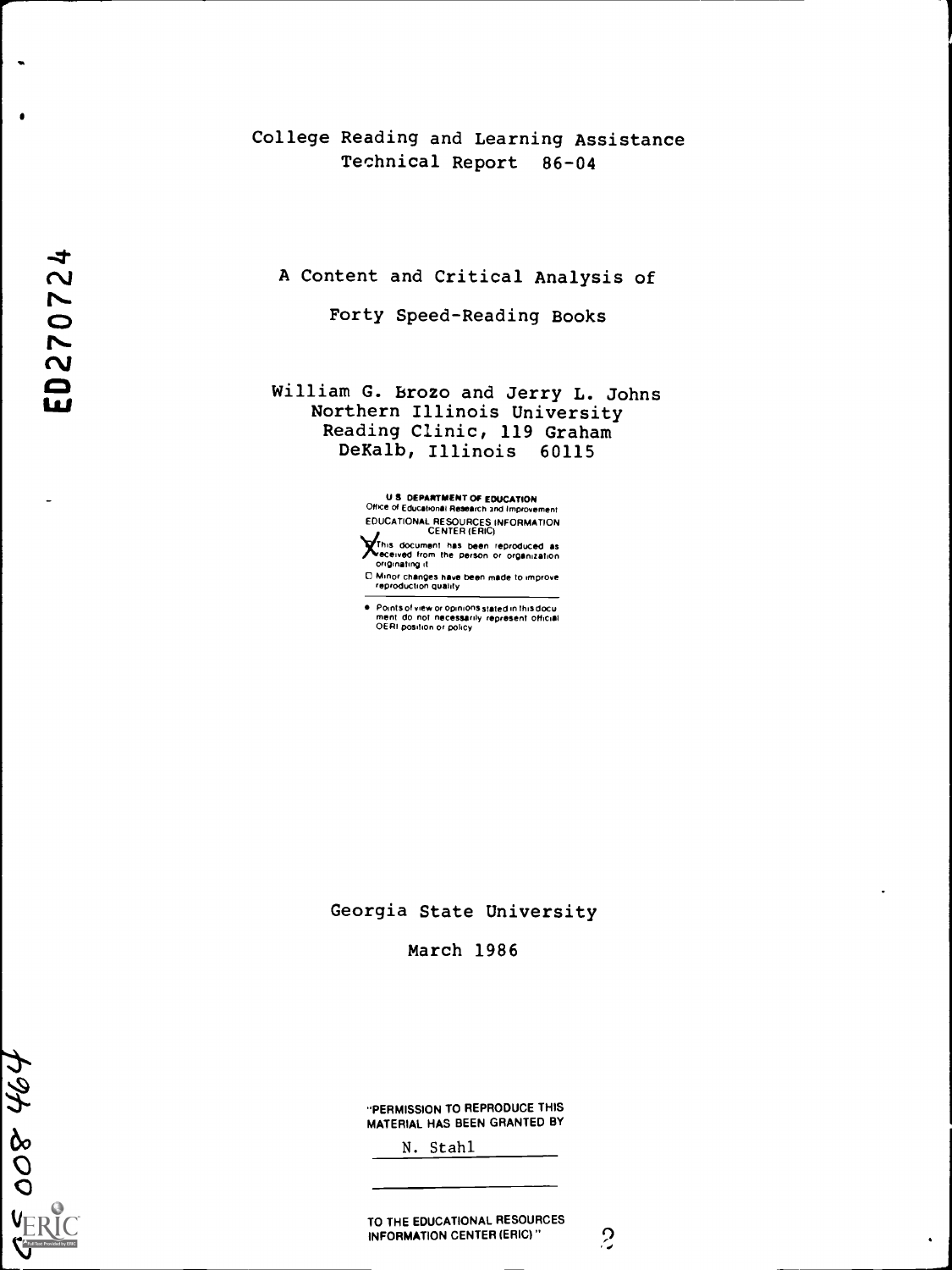## Abstract

The content analysis reported in this article focuses on eye movements, span of recognition, and rates of reading as discussed and practiced in forty speed-reading books published from the 1950's through 1985. Relevant research is brought to bear on the findings of the content analysis.

The content analysis revealed several interesting findings. First, 72% of the speed-reading books encouraged readers to process phrases of three or fewer words in a single fixation--a finding supported by recent research findings. Many other books, however, discussed how readers could expand their field of vision to include clusters larger than three words as well as entire lines or large blocks of print. The available research evidence refutes such possibilities.

Although regressions occur naturally in the reading process, only four (14%) of the 27 books in which eye regressions were discussed indicated that they were useful in some cases. Most of these books (52%) advocated the total elimination of regressions--a suggestion that is impossible to follow.

According to the best recent empirical evidence available, reading rates above 1,000 Wpm are not realistic if genuine reading is to occur. Of the 28 speed-reading books reporting upper rates of reading, the majority (57%) proposed rates above

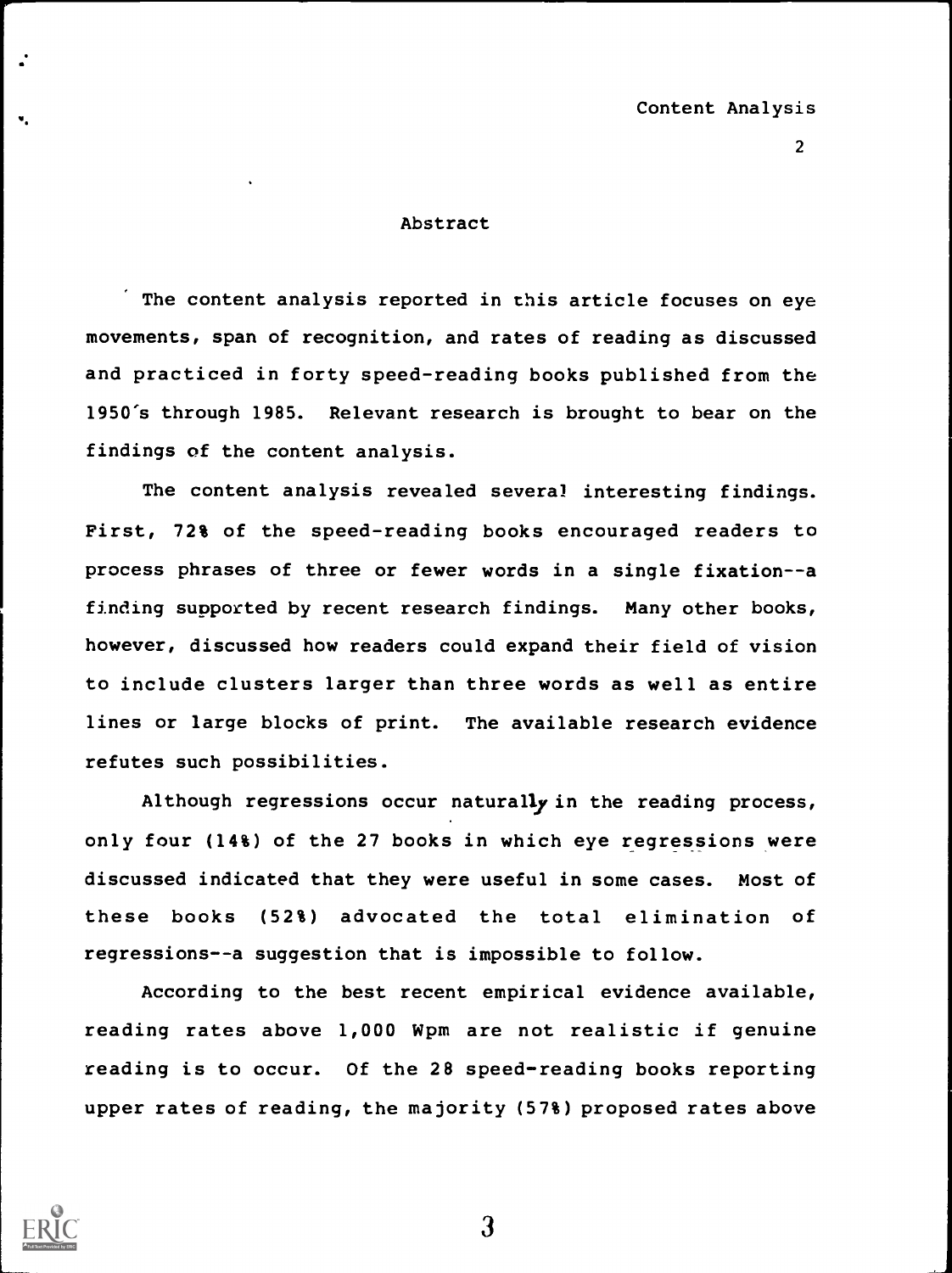1,000 Wpm.

 $\Psi_{\mu}$ 

Because of numerous instances in which various speed-reading books were not'sensitive to well-grounded, empirical evidence, the investigators urge a cooperative effort among authors, editors, and instructors to produce speed-reading books that are moré in line with available research evidence.



 $\mathbb{R}^2$  and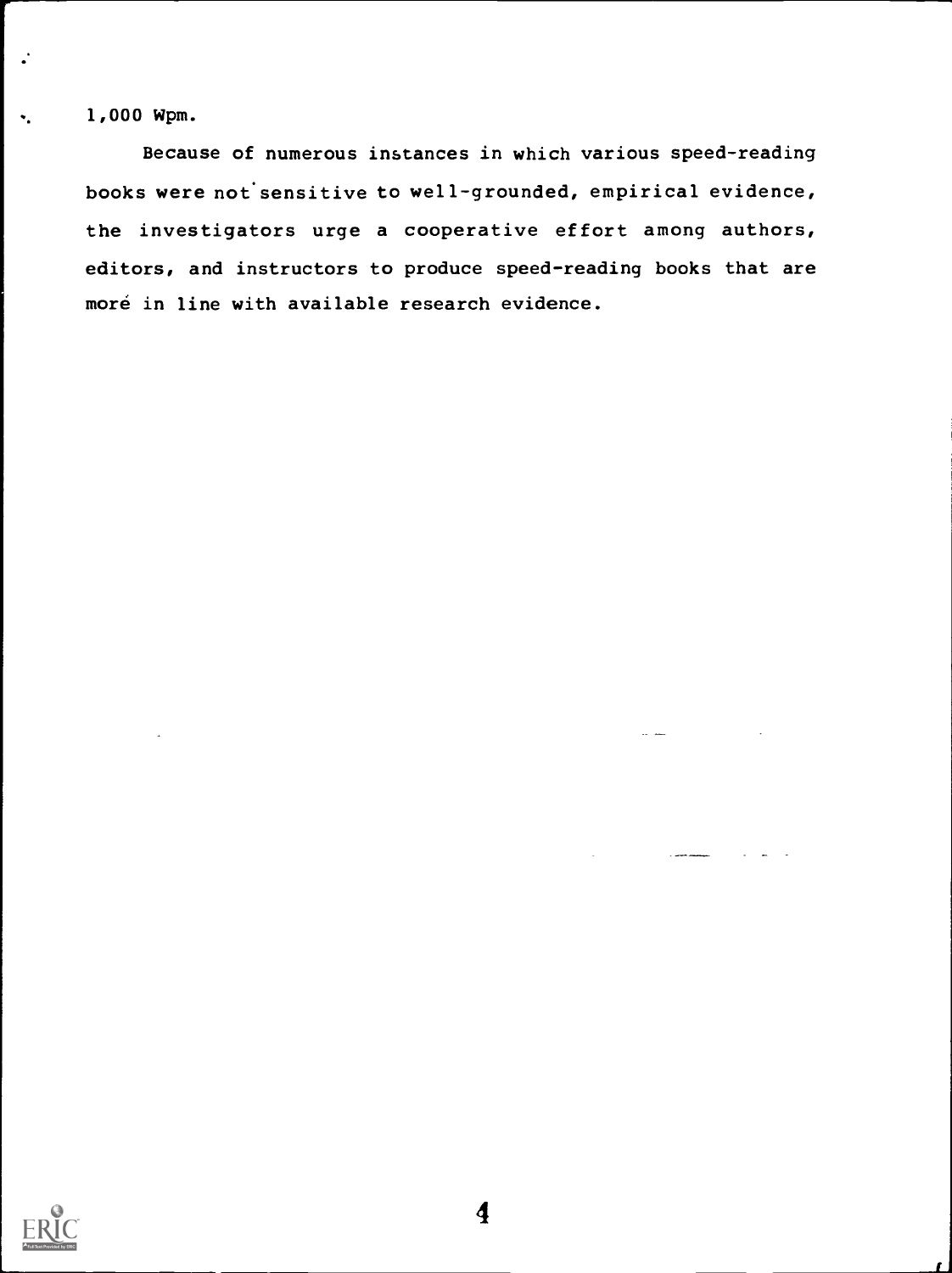A Content and Critical Analysis of Forty Speed-Reading Books

In 1925 William S. Gray summarized the then current literature related to speed of reading. He concluded that: (1) speed may be increased through various methods; and (2) significant increases in speed may be made without hindering comprehension. Among a long list of effective speed reading exercises was training the eyes to increase span of recognition, or the amount of information an individual can see and process in a single glance. These promising findings, along with the results of studies in the 1930's, 1940's and 1950's (Berger, 1966; Karlin, 1958), contributed to the proliferation of speed reading books which, as evidenced by the number of current titles, ccntinues today. Yet as early as 1965, Bliesmer cited many weaknesses of speed reading studies including scanty statistical evidence, rare use of control groups, and when in evidence, definite statistical support given only for speed and not comprehension. Bliesmer's last concern has been observed in more recent studies (Collins, 1979; Fleisher, Jenkins & Pany, 1979). According to Carver (1985), most studies used to support speed reading programs and techniques are of "extremely poor scientific quality" (p. 390).

Meanwhile, within the last decade, compelling evidence has been accumulating which suggests that the span of recognition is relatively fixed and limited (McConkie & Rayner, 1976; O'Regan,

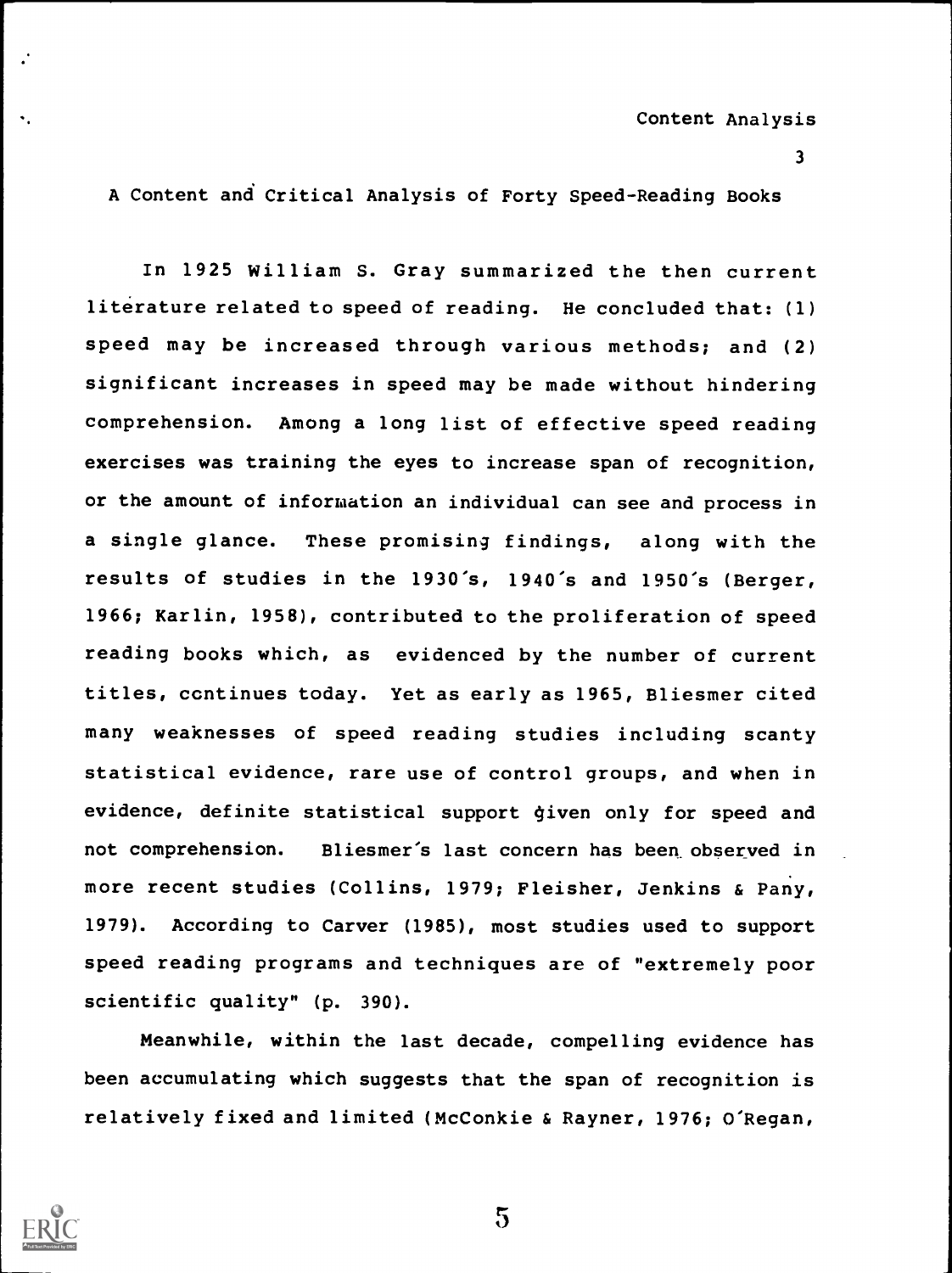1980; Rayner, 1978; Underwood & McConkie, 1985). Other evidence sets a definite speed ceiling for even the fastest readers (Carver, 1985, 1983, 1982; Homa, 1983; Spache, 1976).

In light of these new research findings, an investigation of the content of new and extant speed reading books was undertaken. In particular, we were concerned with information provided by the books related to eye movements, including span of recognition, and the upper rates of speed attainable through practice of the techniques advocated. To this end, a content analysis of 40 speed-reading books, from the 1950's to the present, was conducted and the results were compared with recent empirical findings from studies related to span of recognition, regressions, and rates of reading.

## Description of the Content Analysis

A content analysis is an intense systematic scrutiny of a given piece of printed instructional material (Borg & Gall, 1979). Content-analysis research has been a useful method of determining the quantity and quality of instructional elements\_in material designed to teach and improve reading (Beck, McKeown, McCaslin & Burkes, 1979; Durkin, 1981; Stahl, Brozo, & Simpson, 1985; Willows, Borwick, & Hayuren, 1981). According to North, Holsti, Zaninovich, and Zinnes (1963), content analysis research is most informative when instructional elements are categorized, counted, and then re-inspected through the lens of current theory and research.

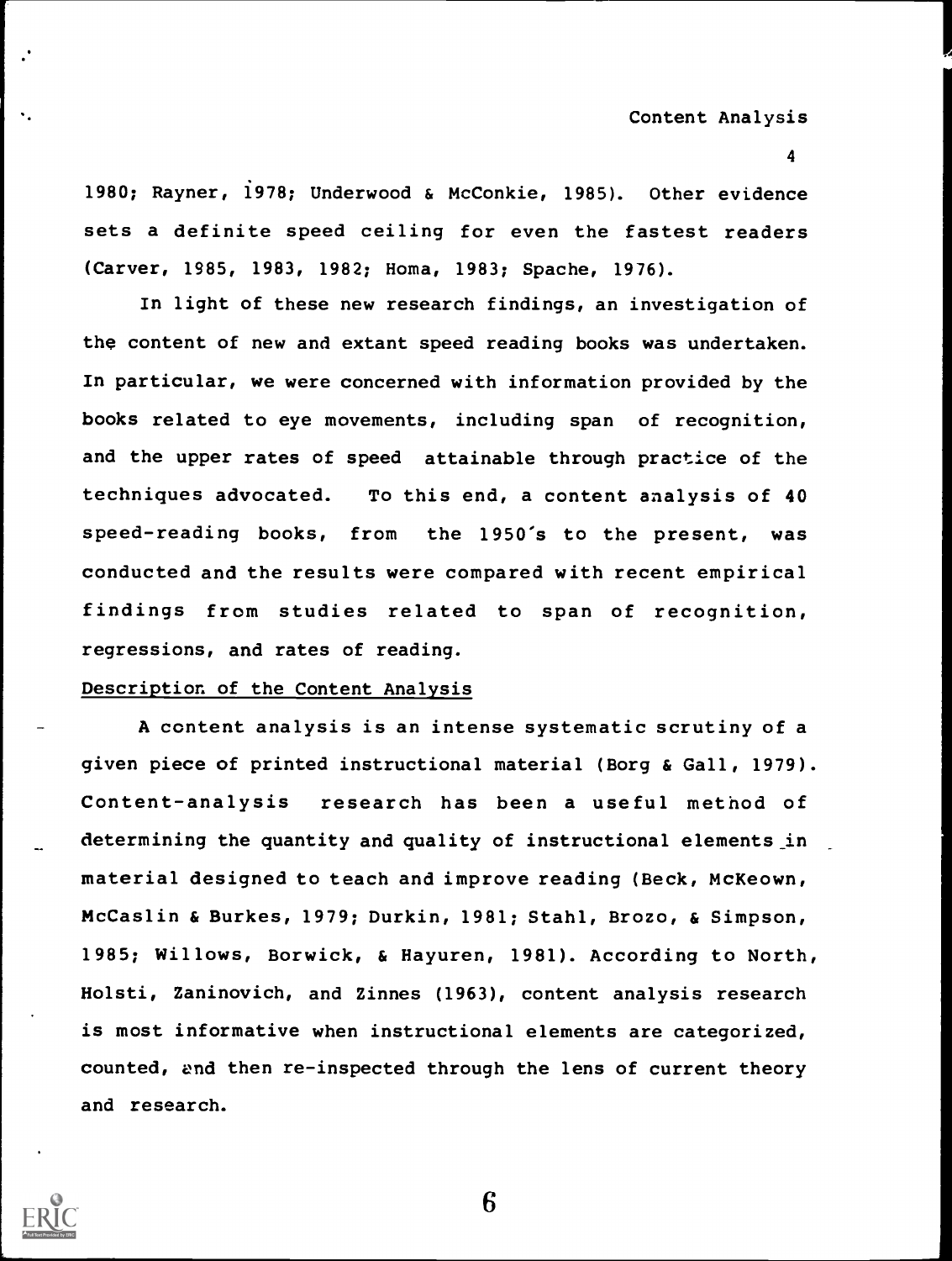To analyze the 40 speed-reading books, we followed the general guidelines found in several major texts on contentanalysis research (Berelson, 1952; Holsti, 1969; Krippendorff, 1980; Pool, 1959). The specific steps we followed were:

1. In a brainstorming session, a variety of possible instructional elements were generated and recorded.

2. Additional elements were added to the list after examining several available speed reading books.

3. The list was refined by collapsing similar elements with different names (i.e., "chunking" and "clustering") and by eliminating other elements not found in any of the books initially examined. Each decision concerning the list of instructional elements was made jointly by the authors.

4. Broad categories were imposed on the list to help group the elements. Text Factors included elements related\_to the layout of the book (i.e., glossary, preface, position of assessment checks, stated objectives and theoretical foundations of the book). Content Factors grouped elements related to information and instruction about how to increase reading speed (i.e., instruction in using pen/finger as pacer, increasing span of recognition, discussion of subvocalization).

5. As the content analysis proceeded, new elements were added when enough books provided information about a particular element not on our original list. For instance, instruction in using punctuation was found in several books and therefore become

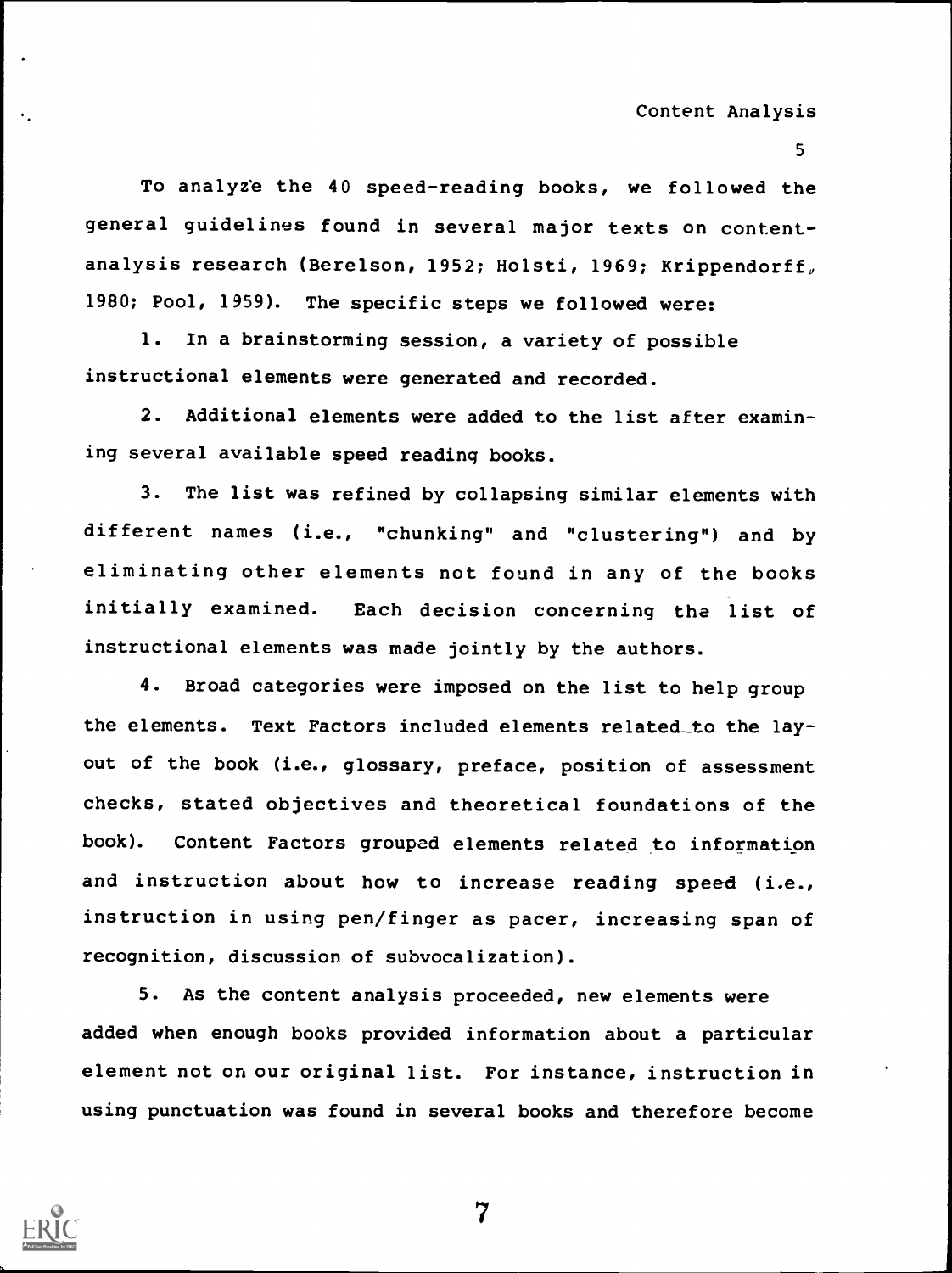an additional Content Factor.

# Selection of Books

The books used in the content analysis were obtained principally from the authors' libraries and the university library. Additional books were acquired from graduate students. Every effort was made to include speed reading books from the Spring 1985 edition of Paperbound Books in Print. Those books with 1985 copyrights which we were unable to acquire from libraries were requested from publishers. The analysis process began in February of 1985; by May of that year, after analyzing a total of 40 books, the analysis was concluded.

For purposes of inter-rater reliability, a random list of ten books was exchanged by the researchers and re-analyzed. The level of agreement between the researchers on the ten books was 97%. A complete copy of the summary tables of the content analysis may be obtained from the authors.

The following sections focus on the results of the content analysis related specifically to information in each book regarding eye movements, span of recognition, and rates of reading users of the book might be expected to achieve. Table 1 summarizes the findings of our content analysis for these variables. Contiguous to these findings will be a discussion of relevant theory and research literature.

----------------------------

Insert Table 1 About Here

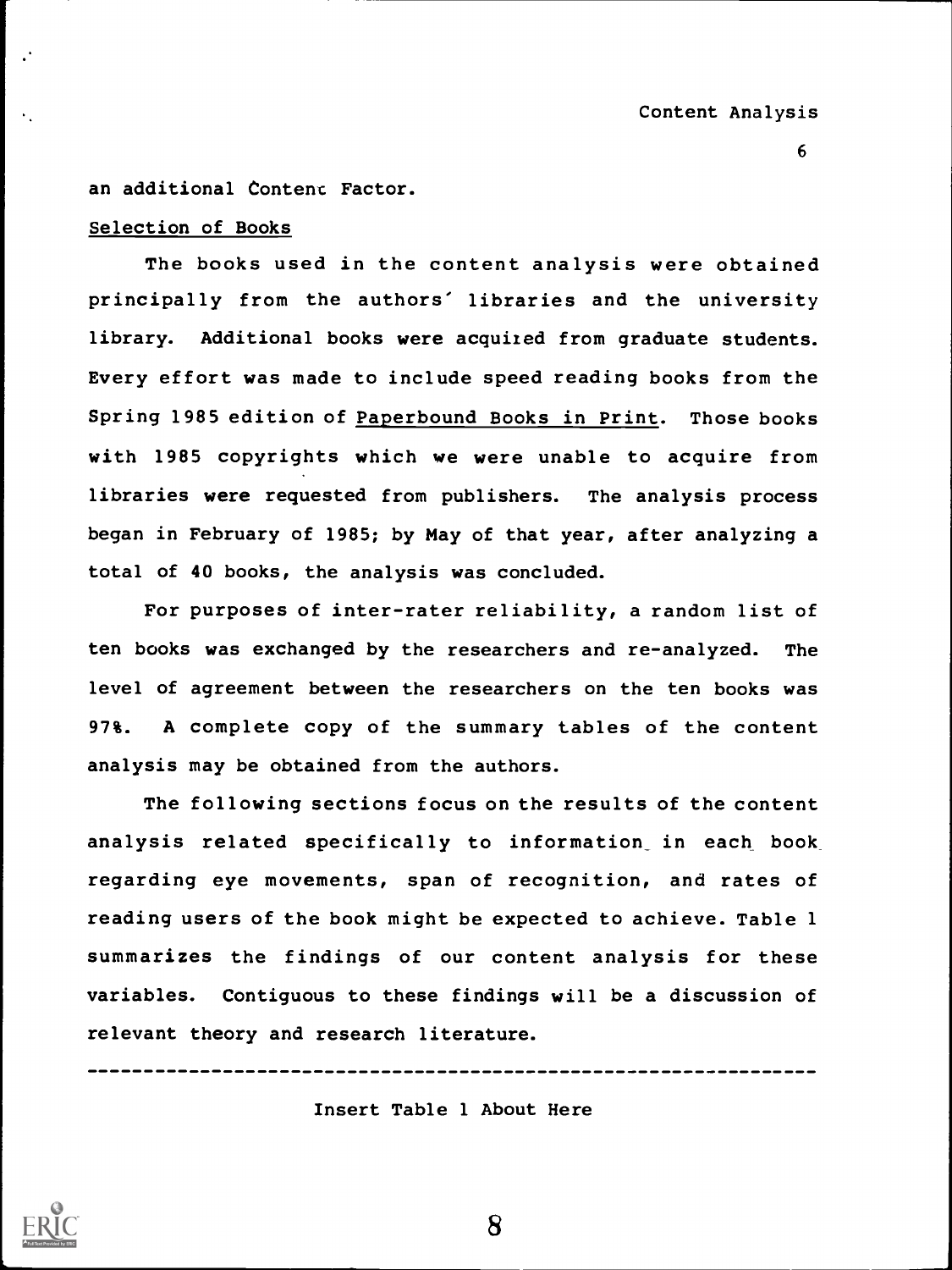# Eye Movements and Span of Recognition

Many of the speed-reading books contained information related to how the eyes move during reading and the amount the reader can see in a single fixation, or span of recognition. As shown in Table 1, 27 of the 40 (68%) speed-reading books analyzed provided methods for increasing the user's span of recognition, and 24 of the 27 (89%) offered related practice exercises.

There were 32 books that taught cluster reading. Of these, 23 (72%) indicated that three or fewer words could be read in a single fixation. Nine (28%) of these same books encouraged the user to expand recognition beyond three words. Ten of the 40 books (25%) provided instruction in reading large areas of print in a single fixation.

With the development of advanced eye-camera technology, researchers have determined that the anatomy of the eye limits the size of the visual region within which readers use information during fixations while they read. Haber and Hershenson (1980) and Homa (1983), for example, found that perceptual detail is degraded as close as one or two words from the fixation point. Other researchers have set the probable boundaries of the visual region from between one word and certainly no more than three words for even the best of college readers (Carpenter & Daneman, 1981; Carpenter & Just, 1977; Just & Carpenter, 1976; 198C; Taylor, 1965; Taylor, Frackenpohl & Petee, 1960). Various researchers using this same technology

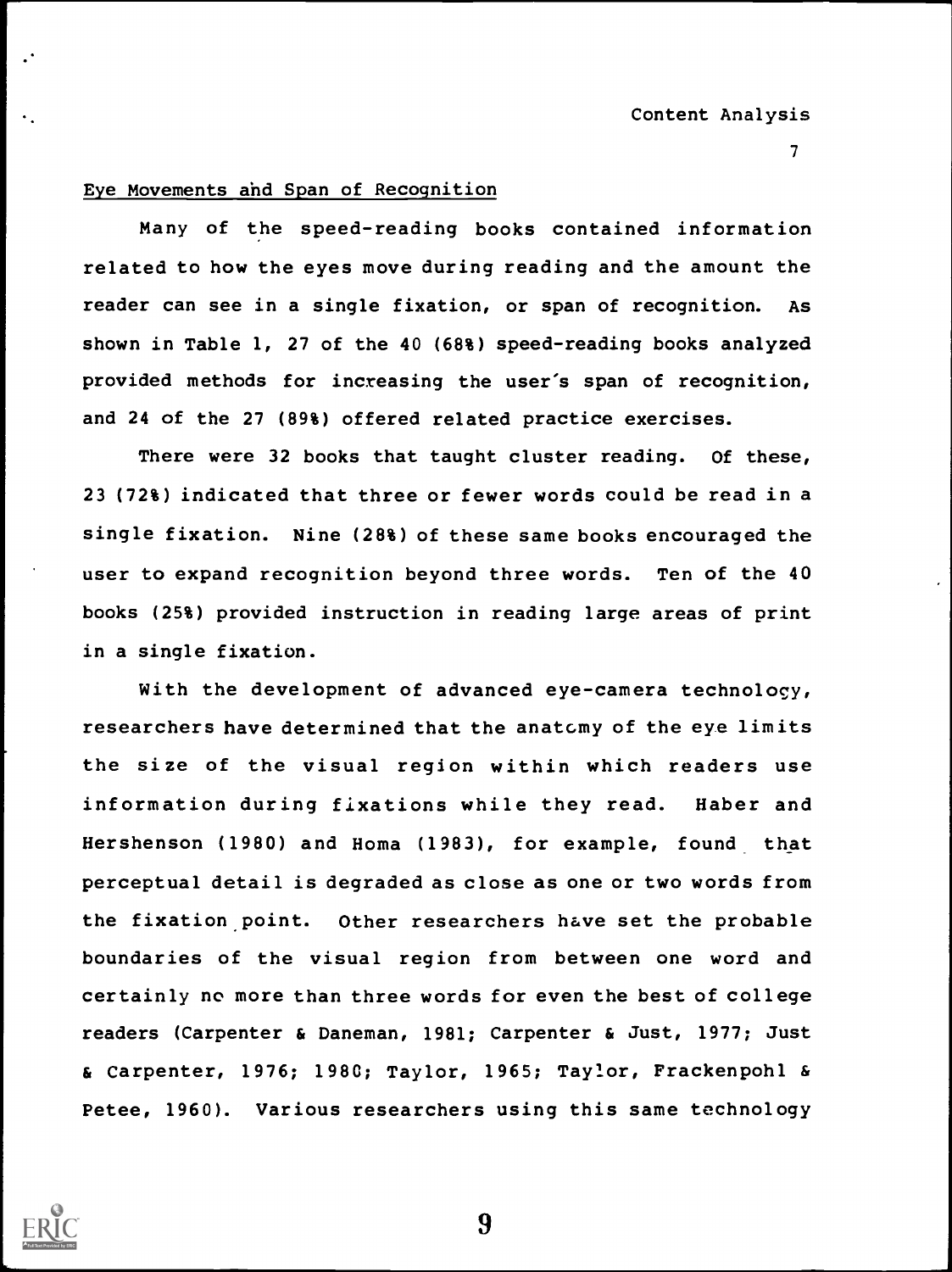have corroborated findings that specifically set the span of recognition for.advanced readers at between 3 to 4 letter spaces to the left to about 15 letter spaces to the right of the center of the fixation point (McConkie & Rayner, 1976; Pollatsek, Bolozky, Well, & Rayner, 1981; Rayner, 1983; Underwood & McConkie, 1985).

Taken together, this empirical evidence offers support for 23 (72%) of the 32 speed-reading books that encourage readers to process phrases of two or three words in a single fixation. On the other hand, the evidence strongly refutes the assumptions made in nine (28%, of the speed reading textbooks that the field of vision can be expanded to include clusters of more than three words. Even more suspect are books that include suggestions for processing entire lines and blocks of print in a single fixation. Regressions

On the issue of eye regressions or the tendency for the eyes to move backwards and reread material, 27 (68%) of the speedreading books provided some form of discussion (Table 1). Of \_ the 27 books, 14 (52%) advocate the total elimination of regressions. Among these 14 books, 10 of them (71%) do not offer any practice exercises. Only 4 (15%) of the 27 books, moreover, indicated that regressions were useful in some cases.

While the habit of rereading information that is easily understood after reading it the first time is probably inefficient, any reader, no matter how skillful, will make

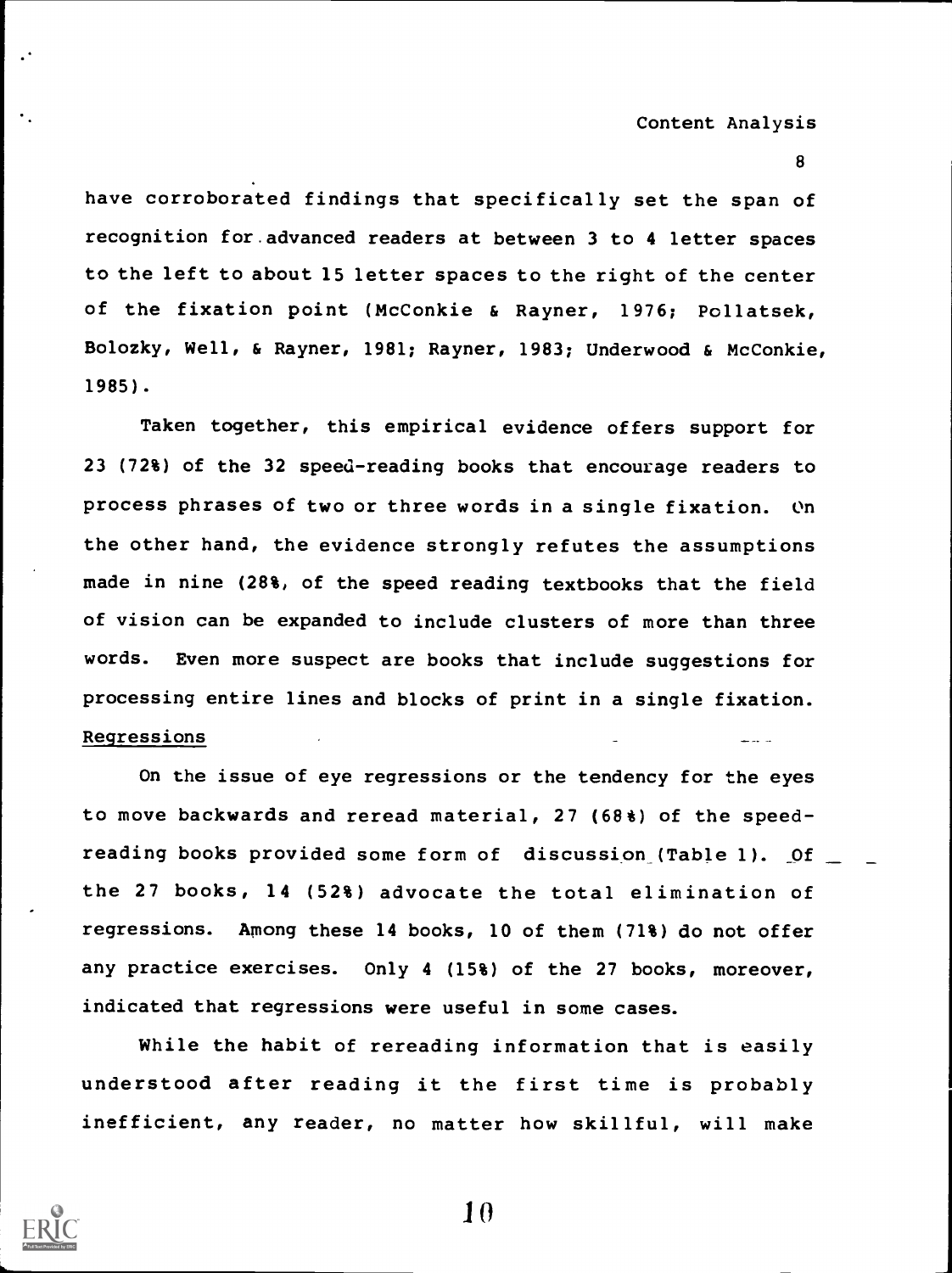Content Analysis

9

regressions with unfamiliar or complex reading material (Harris & Sipay, 1985). In addition, students will reread and spend more time on text segments that are relevant to their goals (Allessi, Anderson & Goetz, 1979; Levin & Cohn, 1968; McConkie, Rayner, & Wilson, 1973; Rothkopf & Billington, 1979).

Research related to eye movements of good and poor readers reveal significant differences. Inefficient readers make more fixations (Lefton, 1979), have longer fixations, a greater number of regressions, and generally more erratic eye-movement patterns (McConkie, 1982). In spite of this evidence, the direction of the causal relationship between eye movements and inefficient reading remains controversial and unclear (Harris & Sipay, 1985; Pirozzolo, 1983; Rayner, 1983). Authors of a majority of the speed reading books in our analysis who recommend some form of eye movement training may be supposing that poor eye movements are the cause of slow, inefficient reading and suggest through their approaches that eliminating eye regressions and increasing span of recognition will improve the reading ability of poor readers. Techniques such as area reading (found in 25% of the books in the content analysis) in which the reader is taught to scan the page vertically to absorb large blocks of print at a time runs counter to well-designed studies of oculomotor reactions during reading. Researchers (McConkie & Zola, 1984; Tinker, 1965) have pointed out eye-movement patterns reflect exceptionally flexible reactions to very quick and minute changes

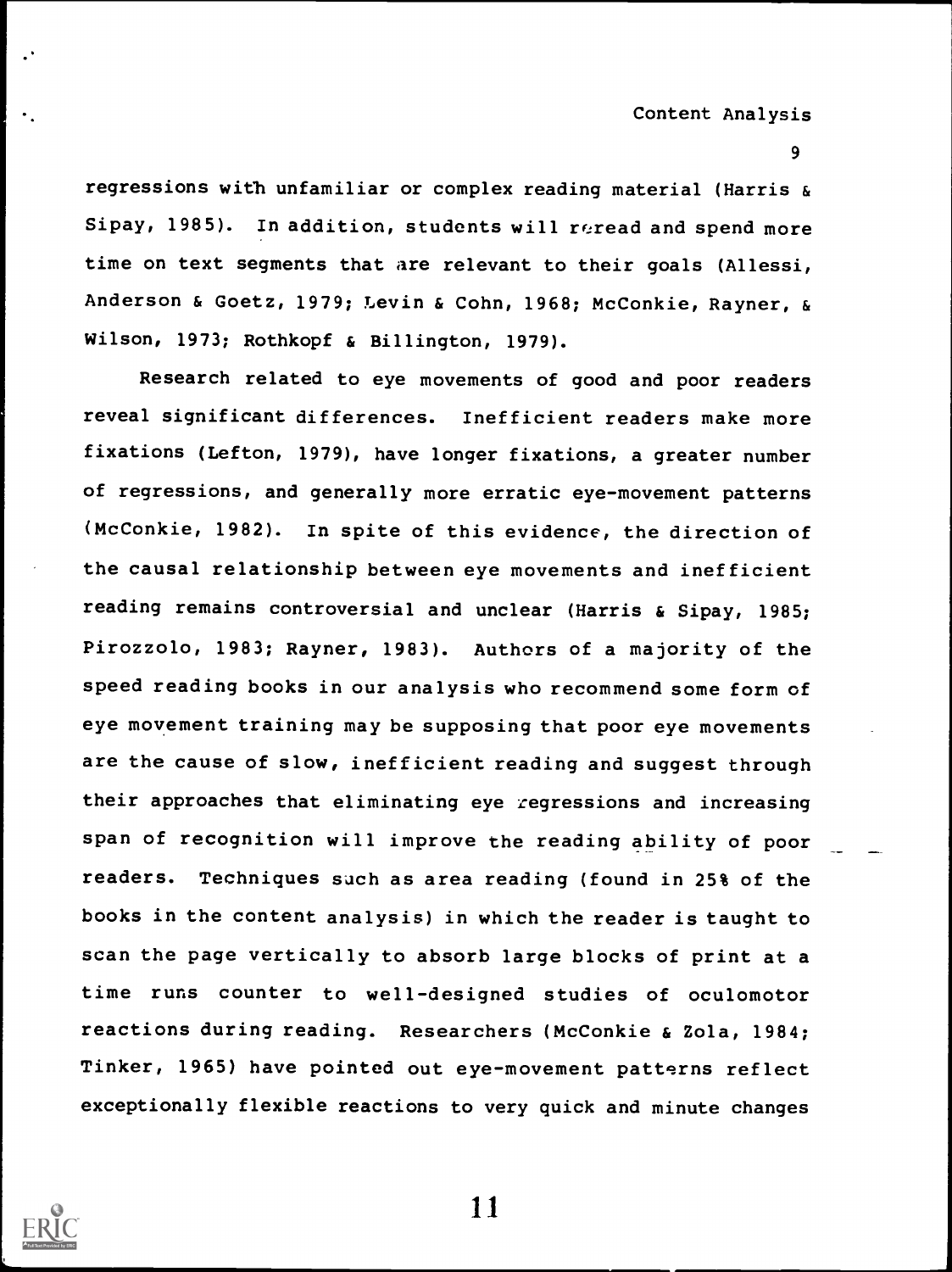1

brought about by the interaction of the text and perception and comprehension.

### Upper Reading Rates

Accounts of astounding rates of speed for individuals who have received speed reading training continue to appear in the media (Pauk, 1984) and have been reported in the professional literature (Carver, 1985). Claims of speed readers reading at such rates as 2,500 words per minute (Wpm) (Schale, 1964; Wood, 1966), 1,500 Wpm (Adams, 1963; Brown, 1976; Stevens & Orem, 1963), 1,200 Wpm (McLaughlin, 1969) and 1,000 Wpm (Bower, 1970) are not uncommon. Even phenomenally high reading speeds such as 5,000, 50,000 and 100,000 Wpm have been attributed to certain individuals upon completion of speed reading courses (Homa, 1983; Van Gilder, 1963). Many of the speed reading books in our analysis suggested that users who practiced\_ the techniques advocated could achieve extremely rapid rates of reading (Table 1). From a total of 28 books reporting upper speed limits, 16 (57%) proposed attainable rates above 1,000\_\_ Wpm,\_\_ 12 (43%) proposed attainable rates of up to but no more than 1,000 Wpm.

What does research tell us about rates of reading? Are speeds in excess of 1,000 Wpm realistic limits? When the term reading is interpreted in the sense of comprehending most of the words on a page, it is impossible to read faster than 800 to 1,000 Wpm (Spache, 1962; Tinker, 1958). A much more conservative estimate of the upper rates of speed possible for good readers is

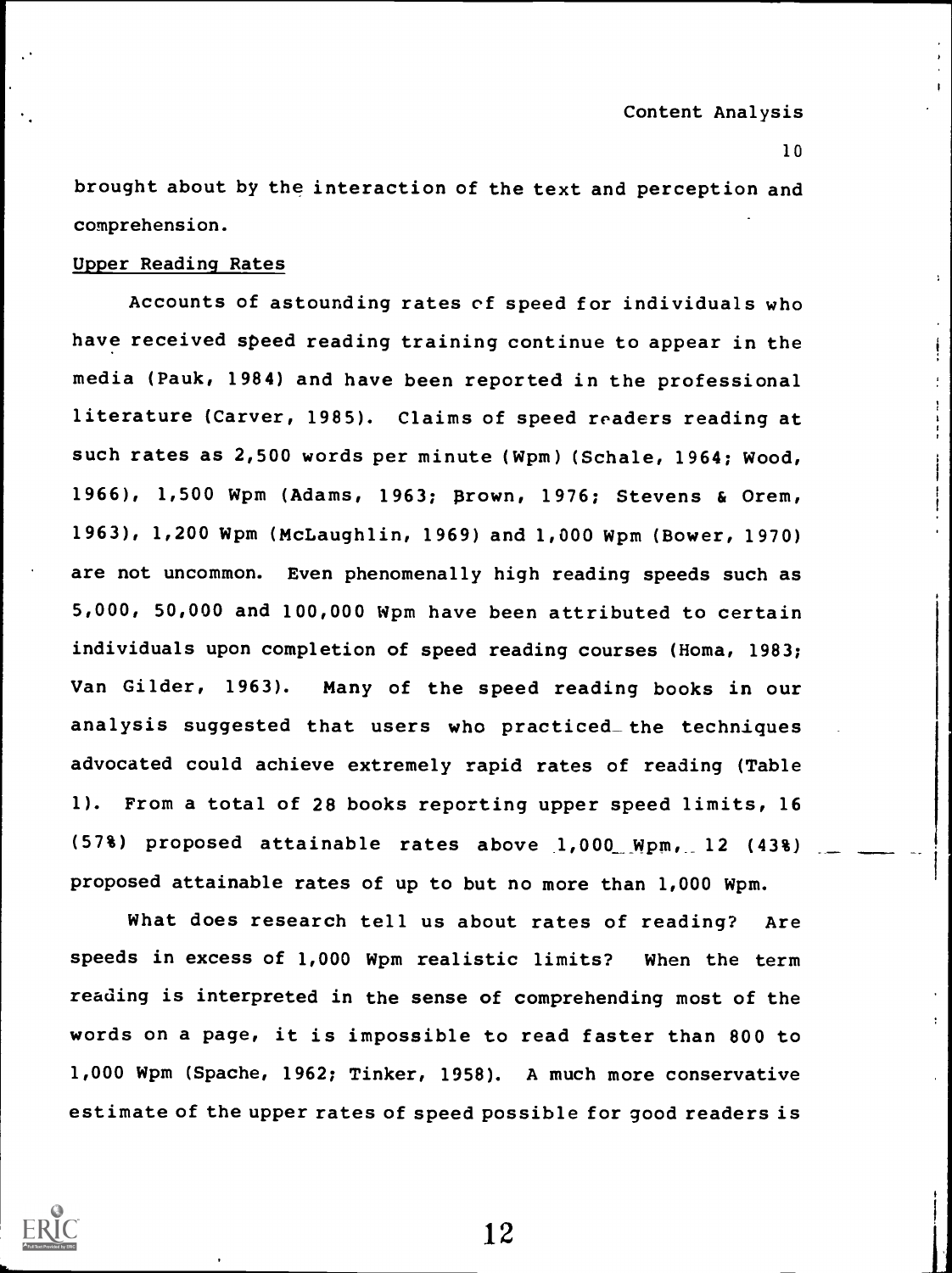Content Analysis

11

calculated front eye movement research. Taylor (1965) found rates near 300 Wpm for good readers when regressions, span of recognition, duration of fixations, and comprehension were considered.

Carver (1985) recently studied reading speeds for a small sample of the most superior readers in the country. Based on his rauding theory (Carver, 1981): which posits that reading involves an attempt on the part of the reader to process each word in a sentence in an effort to comprehend the author's intended message, Carver determined that superior readers read around 300 to 600 Wpm. This finding corroborates findings from other studies on speed by Carver (1982, 1983).

Homa (1983) studied the perceptual and comprehension skills of two graduates of the American Speedreading Academy who had putatively achieved rates exceeding 100,000 Wpm. Results of highly controlled experimentation indicated that the two speed readers were indistinguishable from normal readers in their perceptual speed and span of perception. On <sup>a</sup> text comprehension task, the speed readers achieved rates of between 15,000 and 30,000 Wpm, but failed a 20 item, multiple-choice test even after three readings. The author sarcastically concluded that the only noteworthy skill exhibited by the two speed readers was their remarkable rate of page turning.

The best empirical evidence we have today seems to place the limit at which even the most superior of readers can genuinely

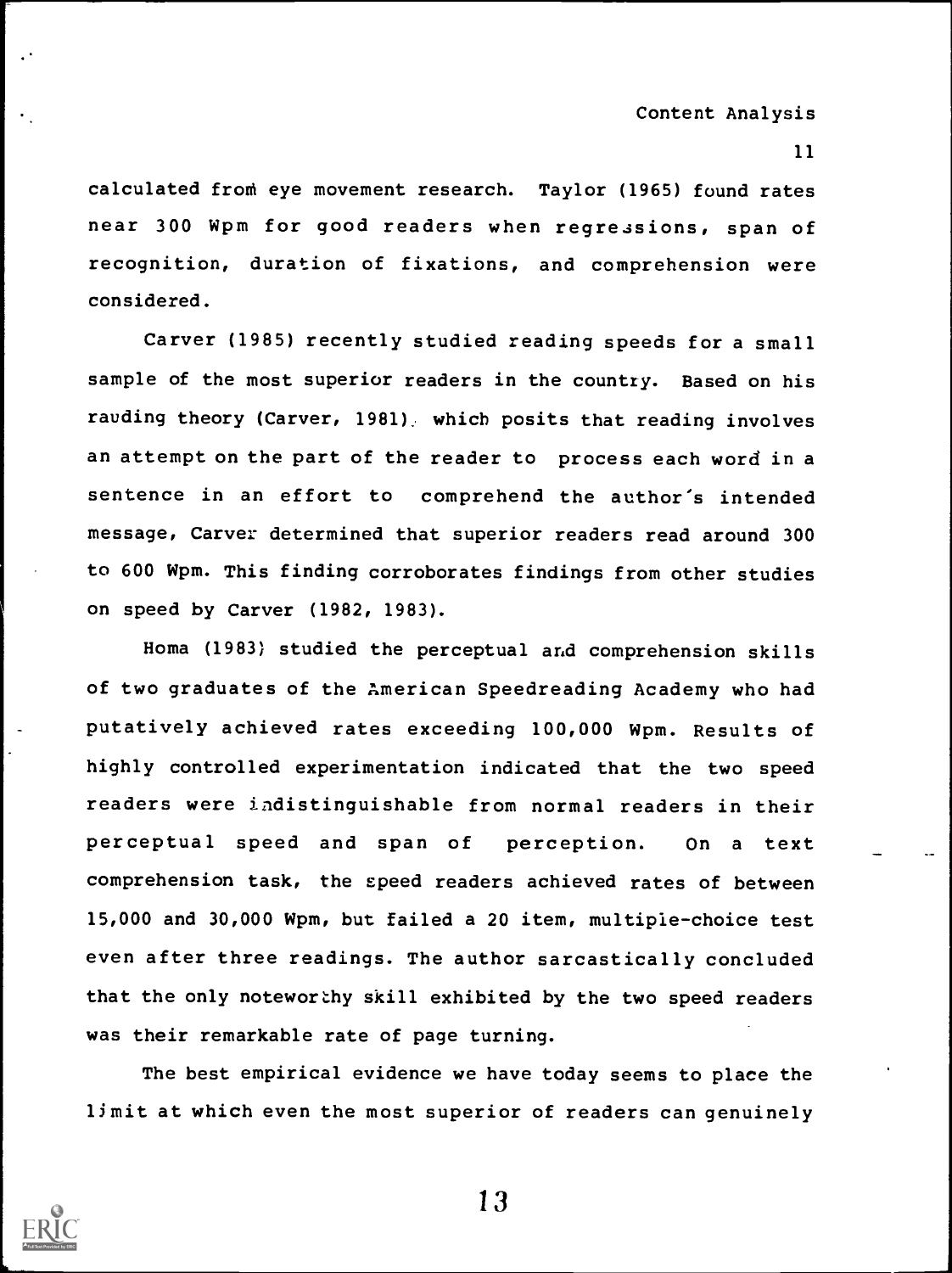Content Analysis

12

read somewhere' between 300-600 Wpm, and certainly no higher than 1,000 Wpm. Thus, the extraordinary readire rates which have appeared in the media and professional literature likely result from some sort of skimming or scanning technique which should be, according to Carver (1985), distinguished from genuine reading.

## CONCLUSIONS AND RECOMMENDATIONS

Since the early part of this century, advocates of speed reading have been promulgating evidence and techniques for increasing the span of recognition, eliminating eye regressions, and ultimately developing readers who can achieve extremely rapid rates. Much of the evidence for speed reading, however, has been disparaged on the grounds that it derives from heresay, unsubstantiated testimonials, and research studies lacking scientific rigor. Through the use of recently developed sophisticated eye camera technology and as a result of welldesigned empirical investigations, researchers have circumscribed a reader's span of recognition to little more than a couple of words and have set the upper rates of genuine reading in the range of 800 to 1,000 Wpm.

In light of empirical evidence, we recommend that authors of speed-reading texts reconsider some of their methods. If the number of words seen in a single fixation is three or fewer, practice exercises in reading large areas of print (entire lines or paragraphs) should be eliminated from future books. In



 $\ddot{\phantom{1}}$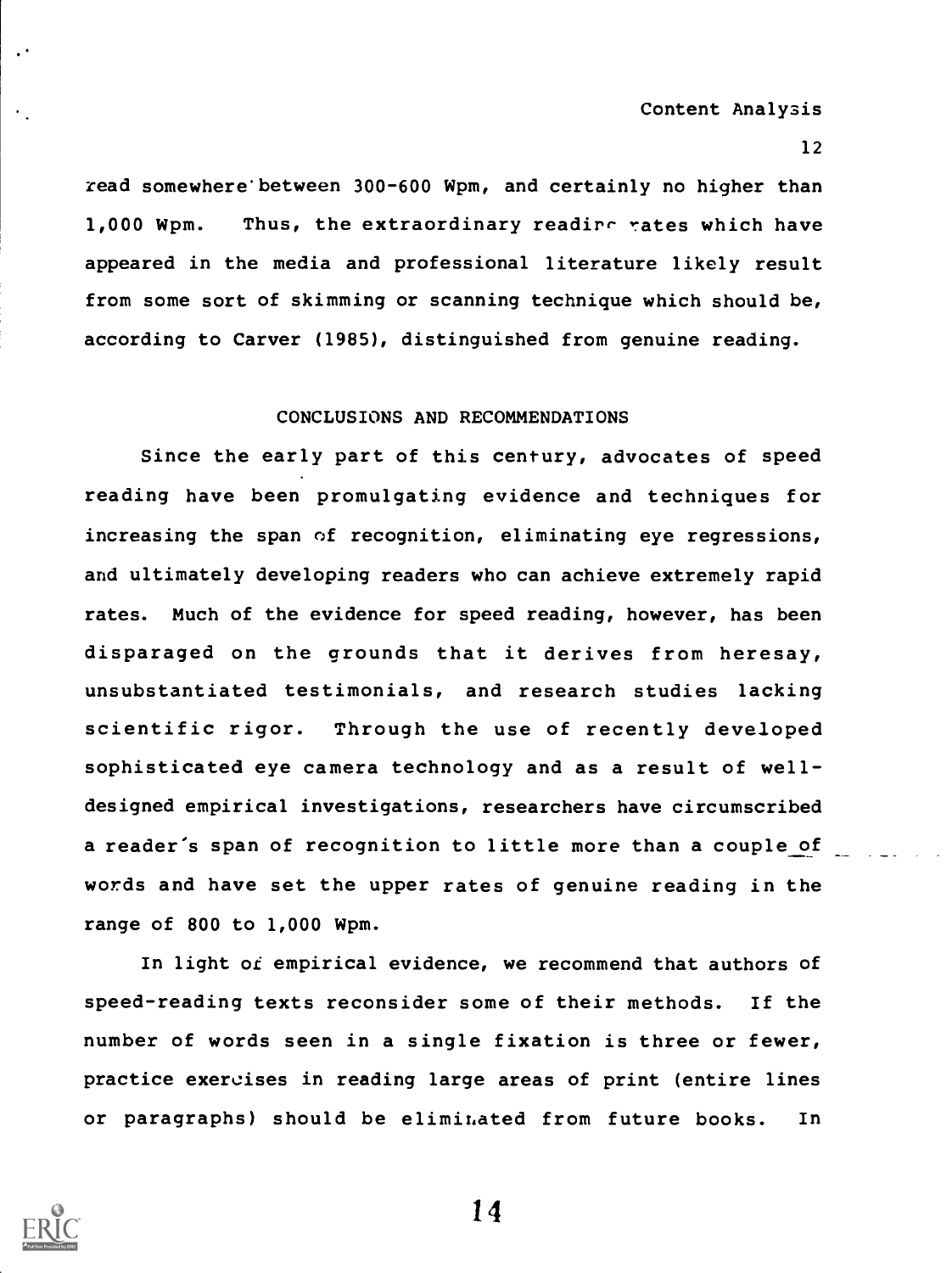addition, since reading rates above 1,000 Wpm are questionable, we encourage authors of speed reading texts to help readers recognize the upper limits of "genuine" reading. Discussion and practice of skimming and scanning may be a more useful and meaningful students.

A majority of the speed reading books currently available promote some form of eye movement training as a means of improving reading speed and comprehension. Additionally, a large number of the books (n=16) claim that rates in excess of 1,000 Wpm are reasonable and possible. This apparent lack of sensitivity to well-grounded, empricial evidence also extends beyond speed reading books. Articles in professional journals continue to extoll the benefits of eye-movement training for increasing reading rate two, three, and four times current levels (Ambardar, 1984; Bergquist, 1984; Swalm & Kling, 1973). Support for these claims, such as "based on personal experience..." (Ambardar, p. 25) is not uncommon.

The intent of this content analysis was to determine the nature of the content in 40 speed-reading books and the extent to which the content is consisitent with emprirical evidence specifically related to eye movements and upper limits of speed reading. The value of this and any content analysis research is for the design and publication of quality material. in order to accomplish such a goal, a process of material development like the one proposed by Stahl, Brozo, and Simpson (1985) might be

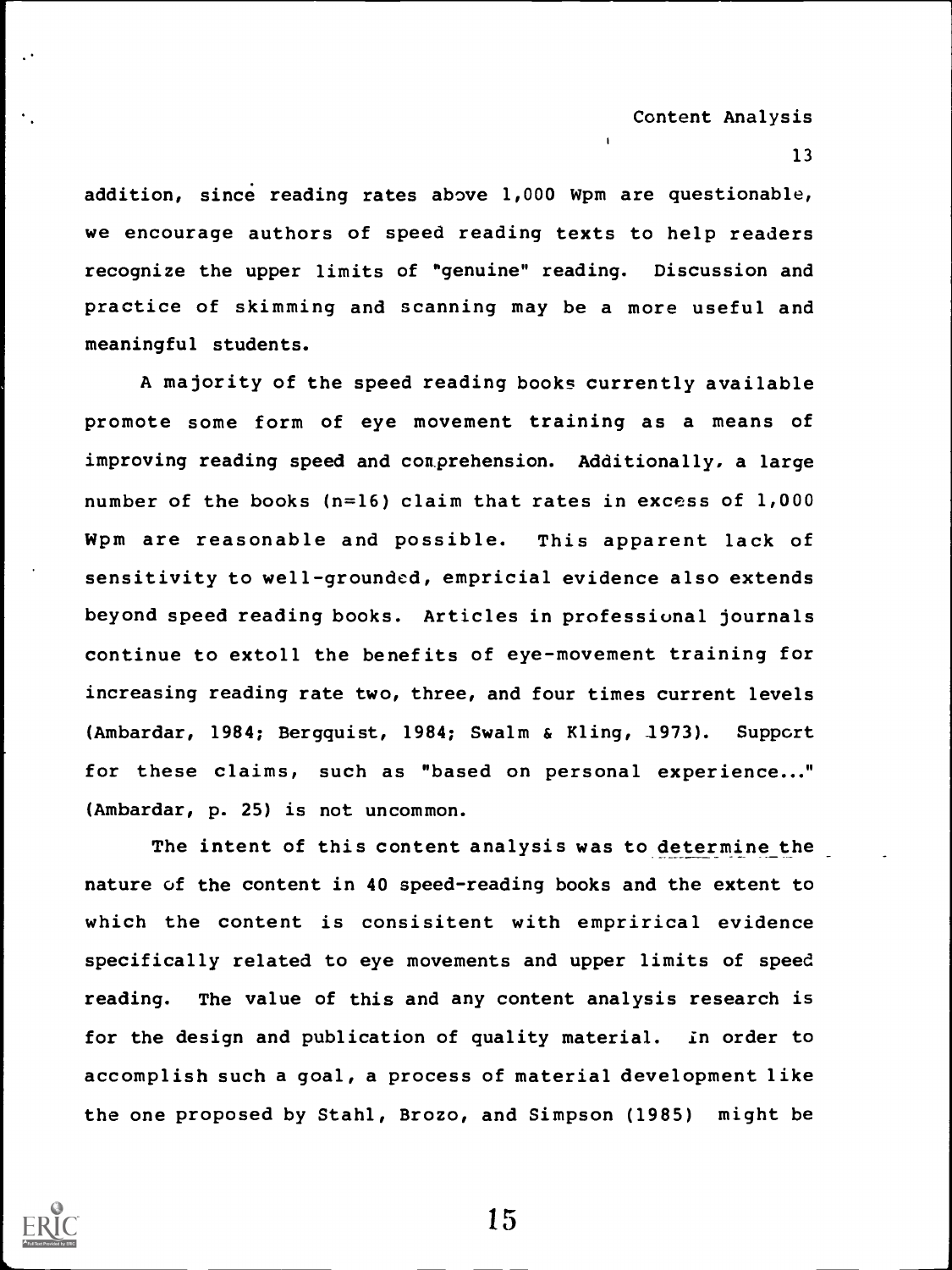employed where researchers, authors, reviewers, editors, and classroom instructors interact cooperatively. The process begins with researchers who have the duty of making known their findings as widely ard understandably as possible. Authors should then use the most valid research findings in the construction of their texts. Reviewers can help ensure quality control by insisting that materials are based upon characteristics of effective speed reading instruction. Editors have the responsibility of producing a quality speed-reading program based on the results of rigorous scientific investigations instead of factors of marketability. Instructors are the ultimate evaluators in their role as daily consumers of speed reading books. They have the responsibility of providing on-going feedback about the materials' effectiveness to the publisher, who should then pass this information on to authors and other members of the material development team. We believe such cooperative teamwork is likely to help produce effective, research-sensitive speedreading books and materials. As best we can determine from our analysis, there is still considerable work to be done to bring practices in line with available research evidence.

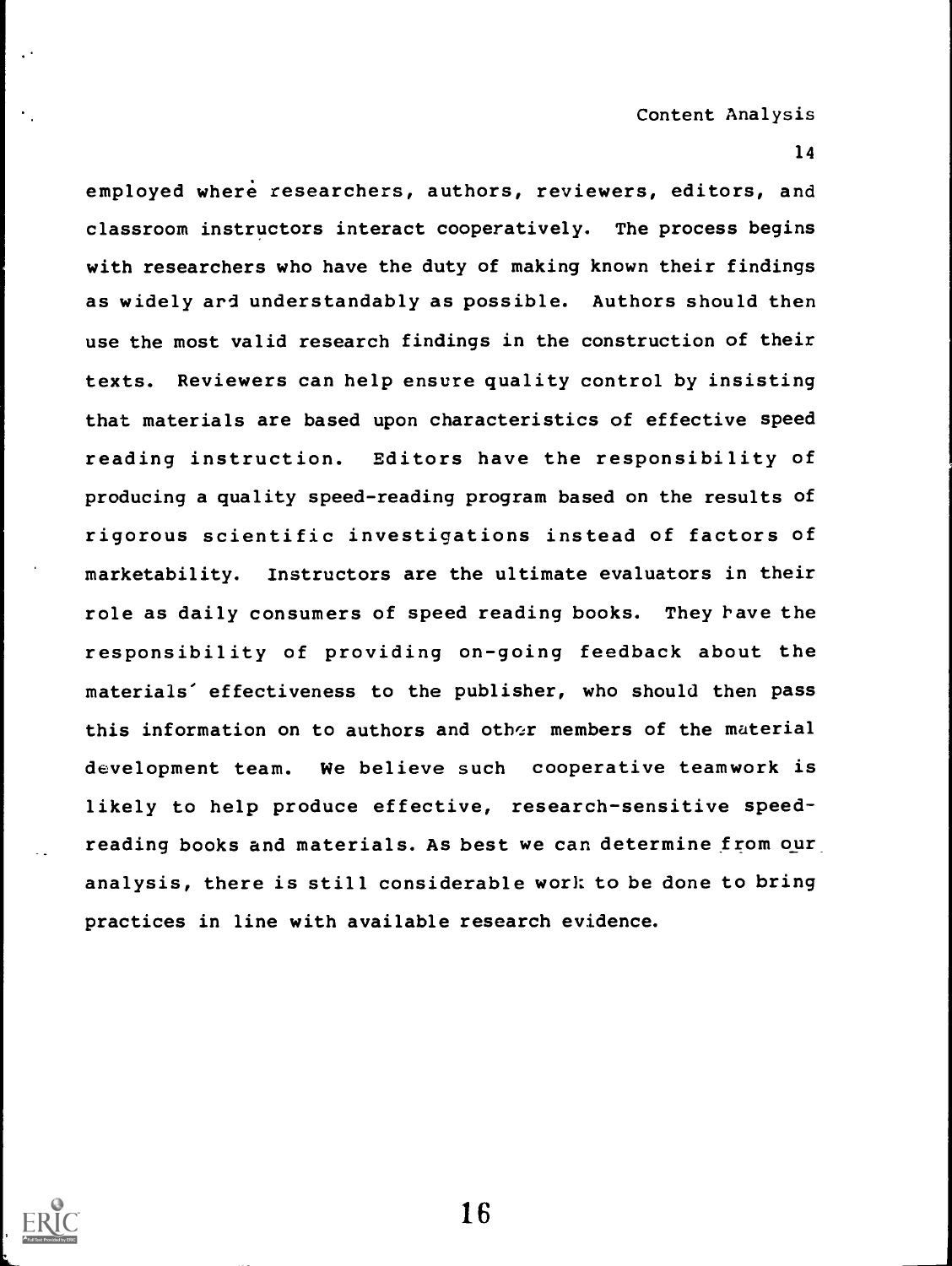#### REFERENCES

- Adams, R.B. (1963). The phenomenon of supernormal reading ability. In R.C. Staiger and C.Y. Melton (Eds.), New developments in programs and procedures for collegeadult reading (pp. 133-142), Twelfth Yearbook of the National Reading Conference. Milwaukee: The National R ading Conference.
- Allessi, S.M., Anderson, T.H., & Goetz, E.T. (1979). An investigation of lookbacks during studying. Discourse Processes, 2, 197-212.
- Ambardar, A.K. (1984). Reading efficiency: Analysis of techniques for adult readers. Reading Improvement, 24,  $21 - 27$ .
- Beck, I.L., McKeown, M.G., McClaslin, E.S., & Burkes, A.M. (1979). Instructional dimensions that may affect reading comprehension: Examples from two commercial reading programs. Pittsburgh: University of Pittsburgh, Learning Research and Development Center.
- Berelson, B. (1952). Content analysis in communication research. New York: Free Press.
- Berger, A. (1966). Selected review of studies on the effectiveness of various methods of increasing reading efficiency. Journal of the Reading Specialist, 6, 74-87.



17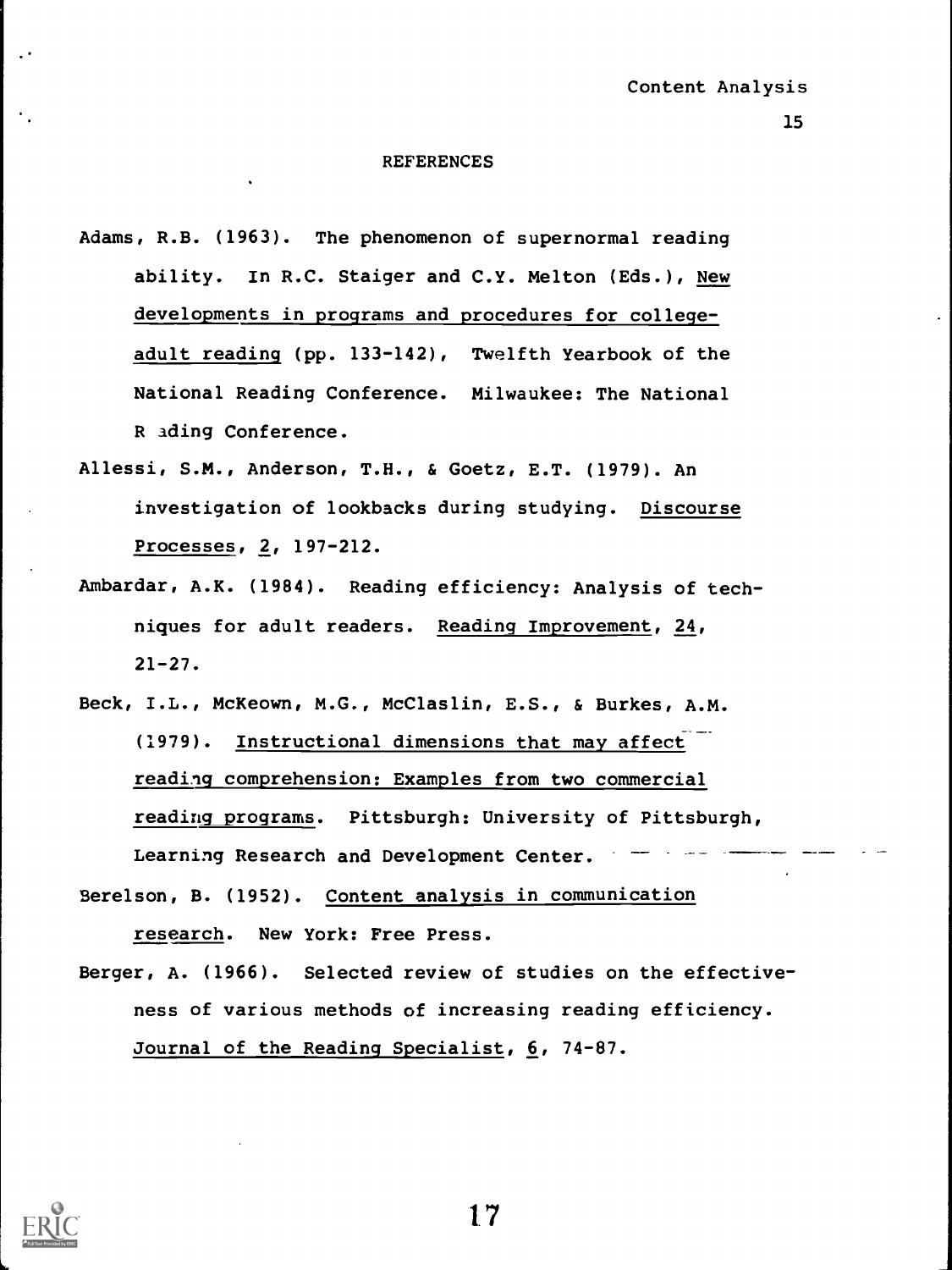- Bergquist, L. (1984). Rapid silent reading: Techniques for improving rate in intermediate grades. The Reading Teacher, 38, 50-53.
- Bliesmer, E.P. (1965). 1964 review of research in college-adult reading. In E. Thurston & L. Hafner (Eds.), The

philosophical and sociological bases of reading

(pp. 237-256), Fourteenth Yearbook of the National Reading Conference. Milwaukee: The National Reading Conference.

- Borg, W.R., & Gall, M.D. (1979). Educational research: An introduction (4th ed.). New York: Longman.
- Bower, T.G.R. (1970). Reading by eye. In H. Levin & J.P. Williams (Eds.), Basic studies on reading (pp. 134- 146). New York: Basic Books.
- Brown, J.I. (1976). Techniques for increasing reading rate. In J.E. Merritt (Ed.), New horizons in reading (pp. 158-

164). Newark, DE: International Reading Association.

- Carpenter, P.A., & Daneman, M. (1981). Lexical retrieval and error recovery in reading: A model based on eye fixations. Journal of Verbal Learning and Verbal Behavior, 20, 137-160.
- Carpenter, P.A., & Just, M.A. (1977). Reading comprehension as eyes see it. In M.A. Just & P.A. Carpenter (Eds.), Cognitive processes in comprehension (pp. 109-139). Hillsdale, N.J.: Erlbaum.



18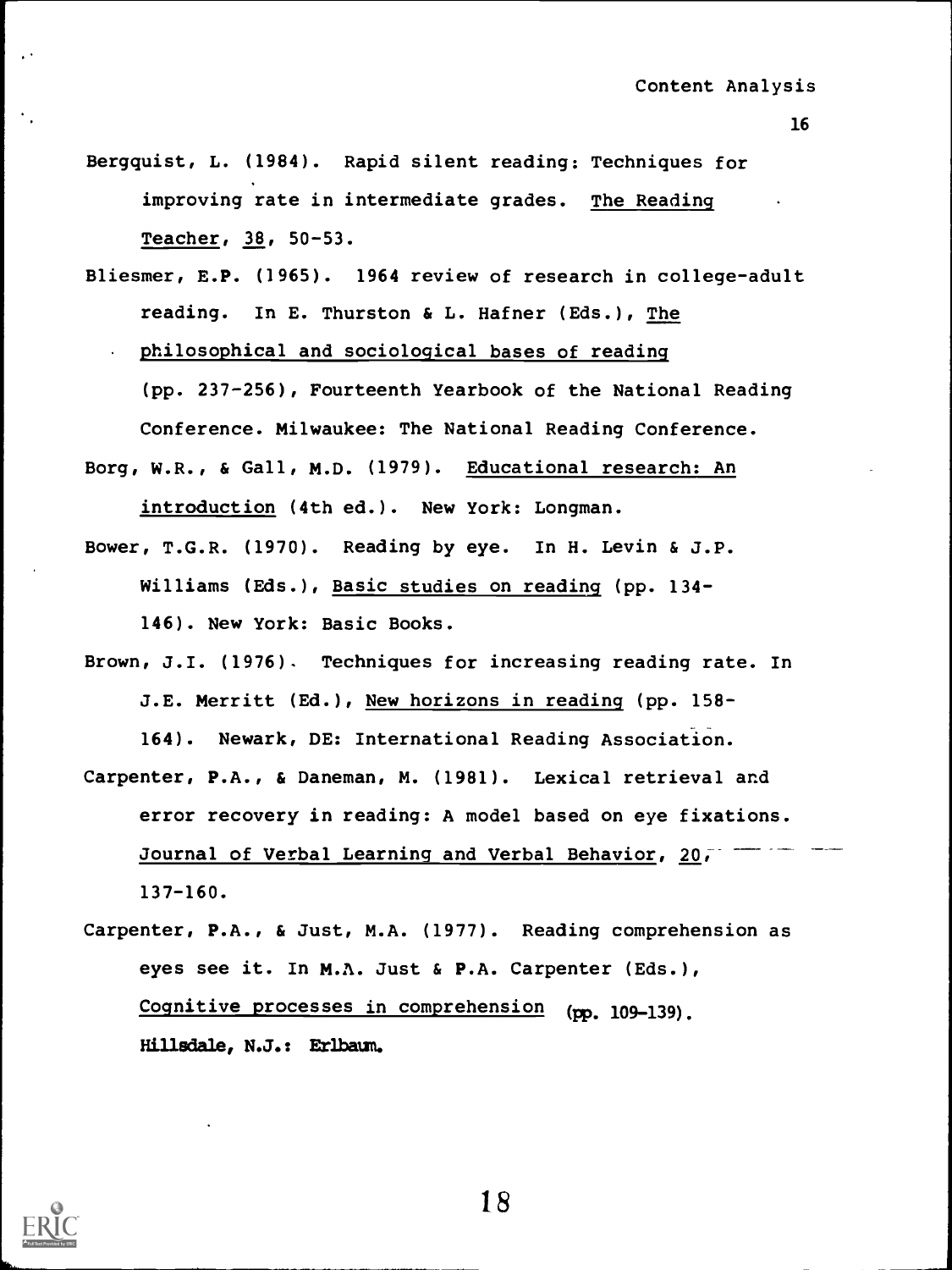- Carver, R.P. (1981). Reading comprehension and rauding theory. Springfield, IL: Charles C. Thomas.
- Carver, R.P. (1982). Optimal rate of reading prose. Reading Research Quarterly, 18, 56-88.
- Carver, R.P. (1983). Is reading rate constant or flexible? Reading Research Quarterly, 18, 140-215.
- Carver, R.P. (1985). How good are some of the world's best readers? Reading Research Quarterly, 20, 389-419.
- Collins, C. (1979). Speedway: the action way to speed read to increase reading rate for adults. Reading Improvement, 16, 225-229.
- Durkin, D. (1981). Reading comprehension instruction in five basal reader series. Reading Research Quarterly, 16, 515-544.
- Fleisher, L.S., Jenkins, J.R., & Pany, D. (1979). Effects on poor readers comprehension of training in rapid decoding. Reading Research Quarterly, 15, 30-48.
- Gray, W.S. (1925). Summary of investigations related to reading. Supplementary Educational Monographs, No. 28: University of Chicago Press.
- Haber, R., & Hershenson, M. (1980). The psychology of visual perception. New York: Holt.
- Harris, A.J., & Sipay, E.R. (1985). How to increase reading ability (8th ed.). New York: Longman.

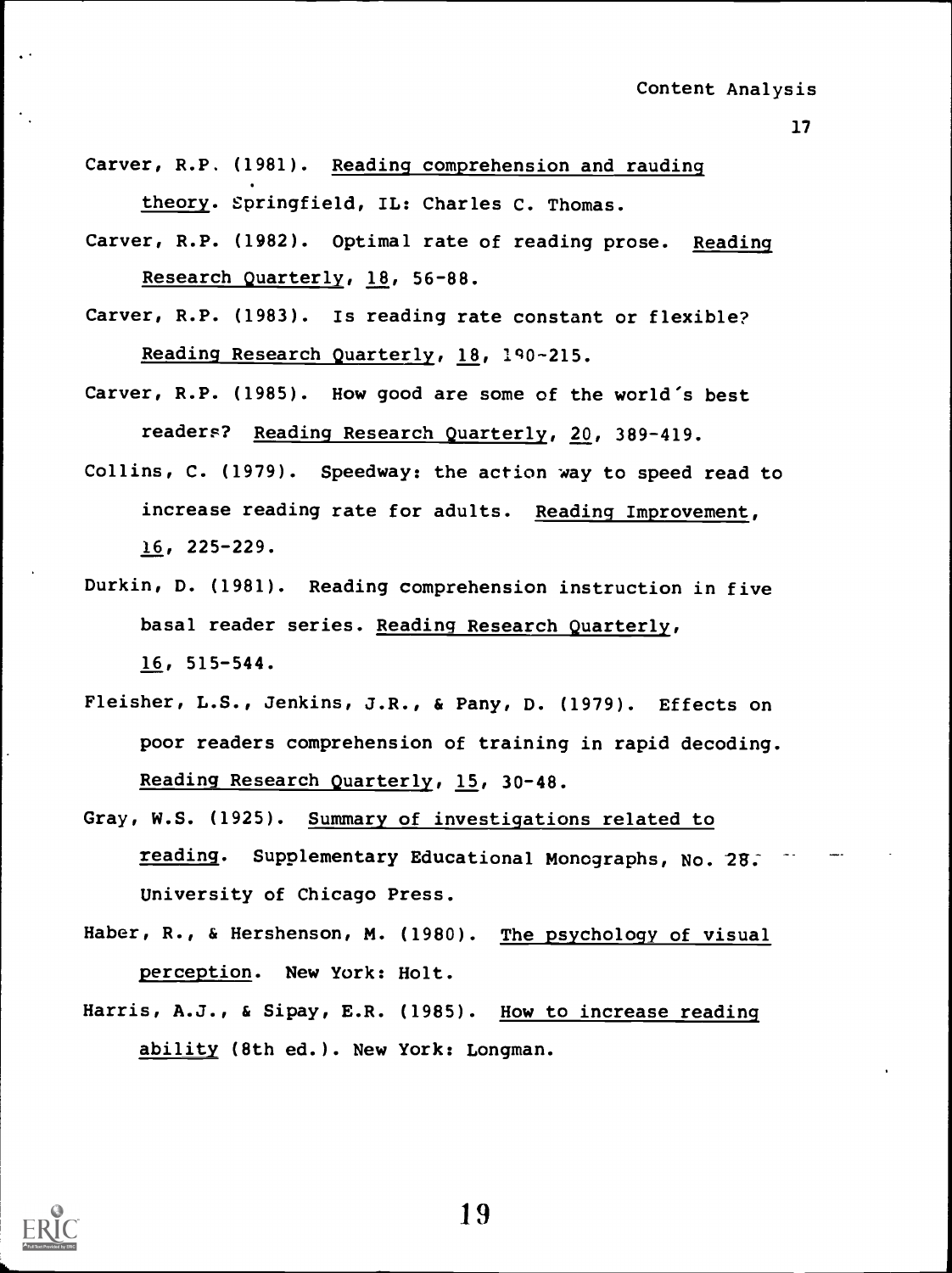Holsti, O.R. (1969). Content analysis for the social sciences and humanities. Reading, MA: Addison-Wesley.

- Homa, D. (1983). An assessment of two extraordinary speedreaders. Bulletin of the Psychonomic Society, 21, 123-126.
- Just, M.A., & Carpenter, P.A. (1976). Eye fixations and cognitive processes. Cognitive Psychology, 8, 441-480.
- Just, M.A., & Carpenter, P.A. (1980). A theory of reading: From eye fixations to comprehension. Psychological Review, 87, 329-354.
- Karlin, R. (1958). Machines and reading: A review of research. The Clearing House, 32, 349-352.

Krippendorff, K. (1980). Content analysis: An introduction

to its methodology. Beverly Hills: Sage Publications. Lefton, L. (1979). Eye movement dynamics of good and poor

readers: Then and now. Journal of Reading Behavior,

11, 319-328.

Levin, H., & Cohn, J.A. (1968). Effects of instruction on the eye-voice span. In H. Levin, E.J. Gibson, & J.J. Gibson (Eds.), The analysis of reading skills: A program of basic and applied research. Final Report, Project No. 5-1213, Cornell University, ED 034 663.

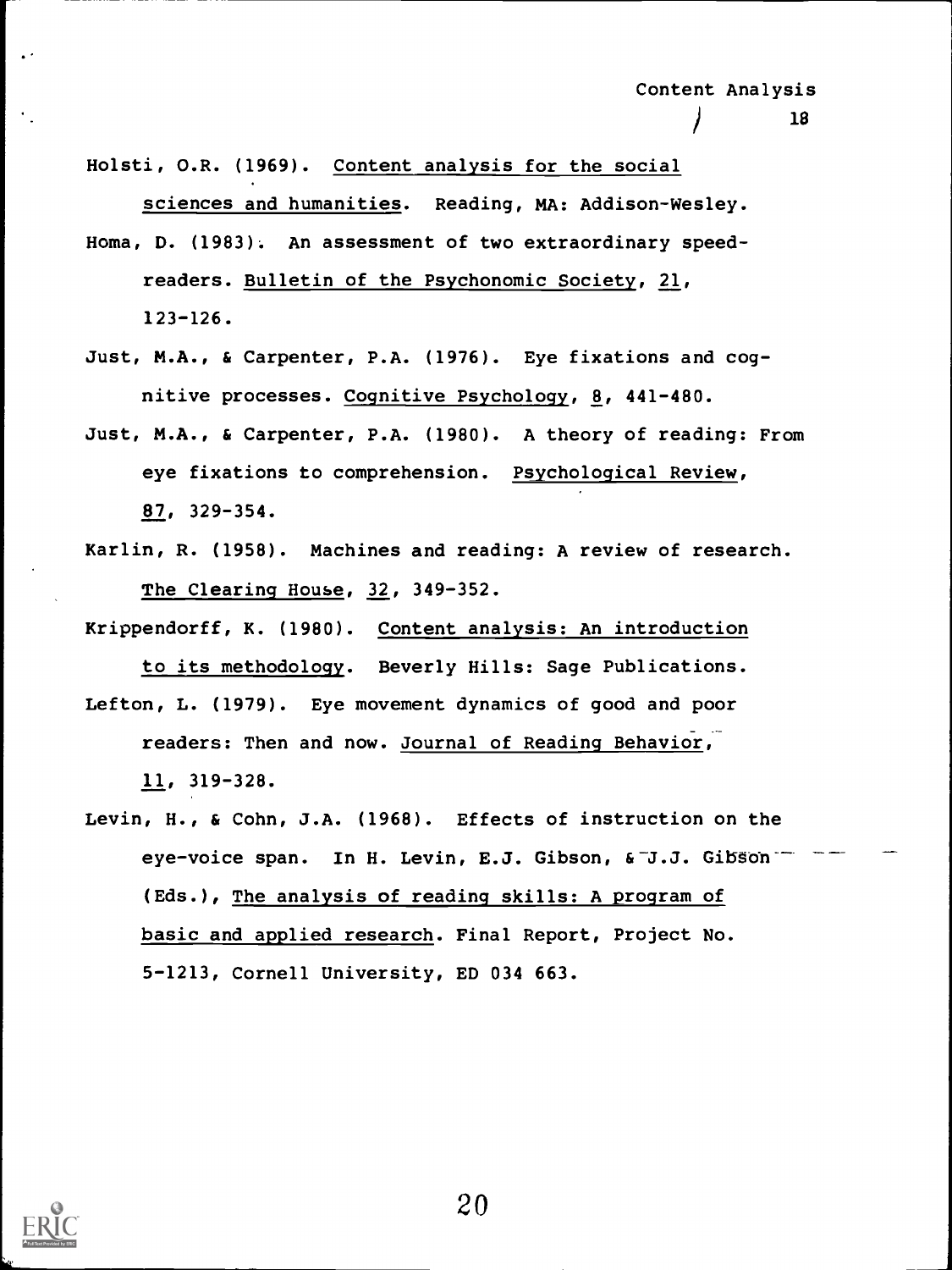McConkie, G.W. (1982). Studying the reader's perceptual processes by computer. (Reading Education Report No. 34). Champaign, IL: Center for the Study of Reading, University of Illinois.

- McConkie, G.W., & Rayner, K. (1976). Assymetry of the perceptual span in reading. Bulletin of the Psychonomic Society, 8, 365-368.
- McConkie, G.W., Rayner, K., & Wilson, (1973). Experimental manipulation of reading strategies. Journal of

Educational Psychology, 65, 1-8.

i i

 $\cdots$ 

1a na h

ì

 $\boldsymbol{i}$  $\mathbf{r}$ 

 $\ddot{\cdot}$ 

- McConkie, G.W., & Zola, D. (1984). Eye movement control during reading: The effect of word units. Technical Report No. 310. Champaign, IL: Center for the Study of Reading, University of Illinois.
- McLaughlin, G. (1969). Reading at "impossible" speeds. Journal of Reading, 12, 449-454, 502-510.
- North, R.C., HoIsti, O.R., Zaninovich, M.G., & Zinnes, D.A. (1963). Content\_analysis. Evanston, IL: Northwestern University Press.
- O'Regan, K. (1980). The control of saccade size and fixation duration in reading: The limits of linguistic control. Perception and Psychophysics, 28, 112-117.
- Pauk, W. (1984). How to Study in College (3rd ed.). Boston, MA: Houghton Mifflin.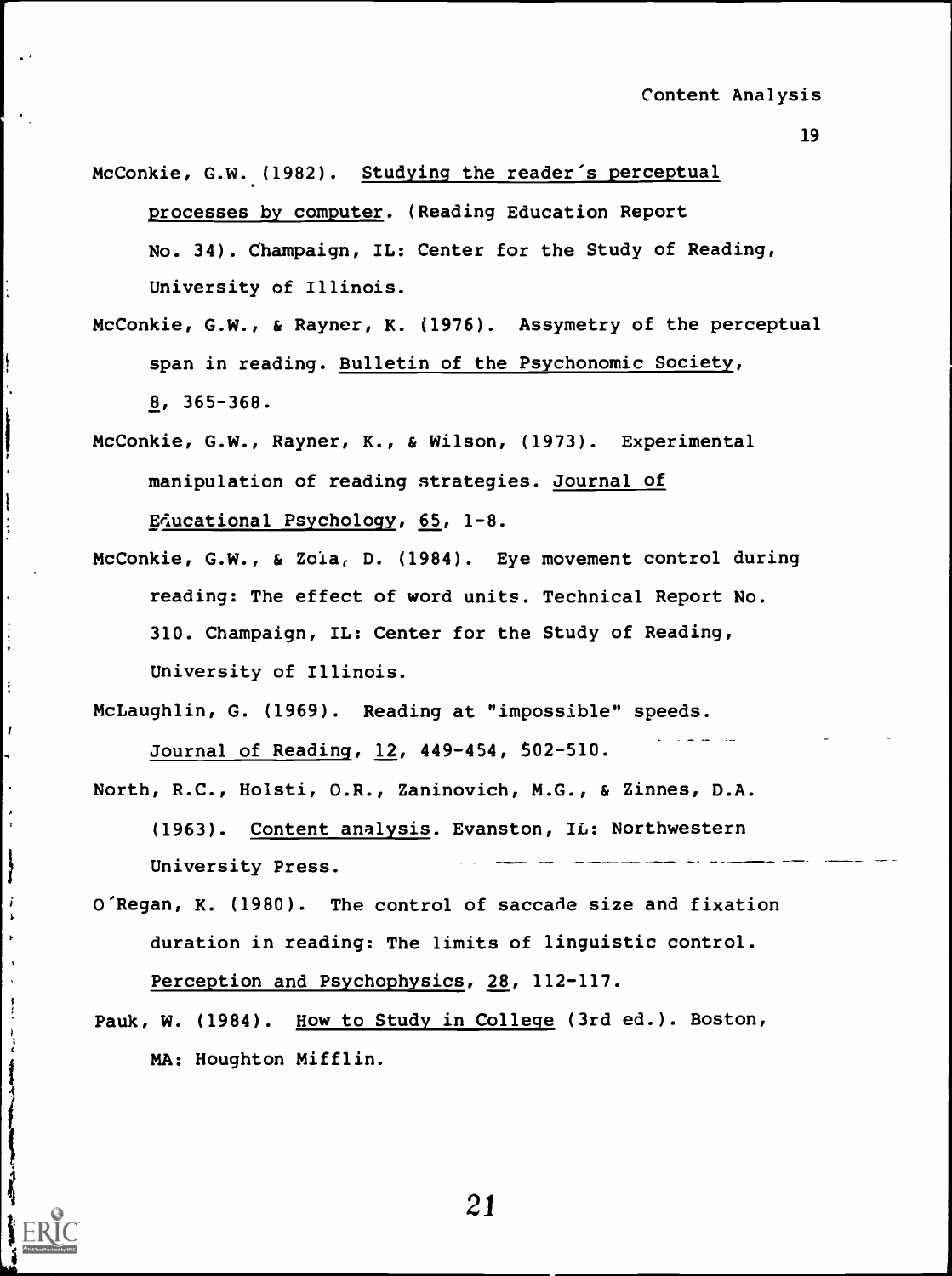- Pirozzolo, F.J. (1983). Eye movements and reading disability In K. Rayner (Ed.), Eye movements in reading: Perceptual and language processes(pp. 499-509). New York: Academic Press.
- Pollatsek, A., Bolozky, S., Well, A.D., & Raynor, K. (1981). Assymetries in the perceptual span for Israeli readers. Brain and Language, 14, 174-180.
- Pool, I. (1959). Trends in content analysis. Urbana, IL: University of Illinois Press.
- Rayner, K. (1978). Eye movements in reading and information processing. Psychological Bulletin, &J, 616-660.
- Rayner, K. (1983). Eye movements, perceptual spans, and reading disability. Annals of Dyslexia, 33, 163-173.
- Rothkopf, E.Z., & Billington, M.J. (1979). Goal-guided learning from text: Inferring a descriptive processing model from inspection times and eye movements. Journal of Educational Psychology, 71, 310-327.
- Schale, F. (1964). Can fifth grade pupils benefit from an adult rapid reading method. Paper presented at the National Reading Conference, Tampa,
- Spache, G. (1962). Is this a breakthrough in reading? The Reading Teacher, 15, 258-263.
- Spache, G. (1976). Investigating the issues of reading disabilities. Boston: Allyn and Bacon.

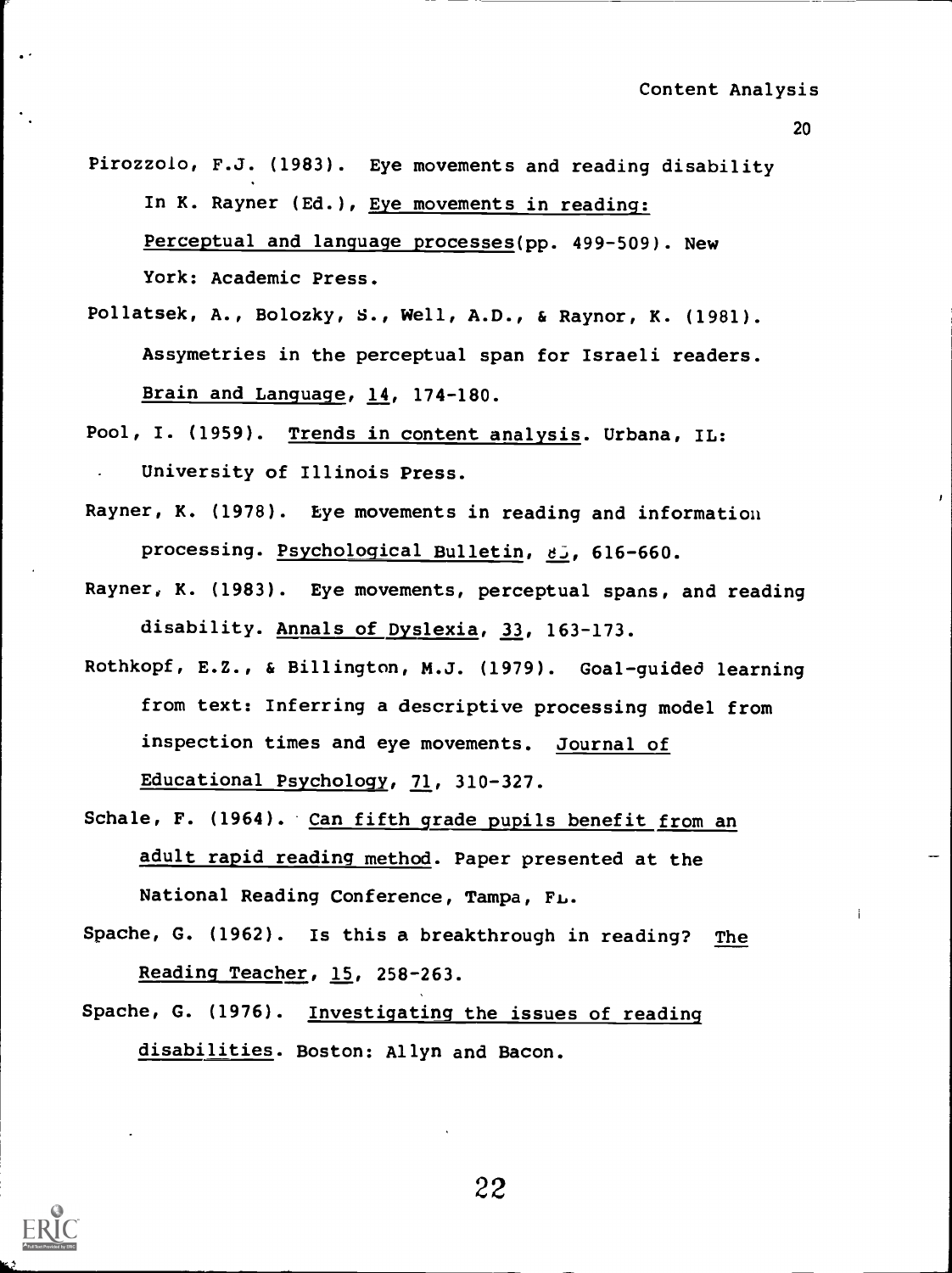Stahl, N.A., Brozo, W.G., & Simpson, M.L. (1985).

Developing college vocabulary: A content analysis of instructional materials. Unpublished manuscript.

Stevens, G.L., Orem, R.C. (1963). Characteristic reading techniques of rapid readers. The Reading Teacher, 17, 102-108.

- Swalm, J., & Kling, M. (1973). Speed reading in the elementary school. The Elementary School Journal, 74, 158-164.
- Taylor, S.E. (1965). Eye movements in reading: Facts and fallacies. American Educational Research Journal, 2, 187-202.

Taylor, S.E., Frackenpohl, H., & Petee, J.L. (1960). Grade level norms for the components of the fundamental reading skill. Research Information Bulletin, No. 3. Huntington, NY: Educational Developmental Laboratories.

Tinker, M.A. (1958). Recent studies of eye movements in reading. Psychological Bulletin, 55, 4.

Tinker, M.A. (1965). Bases for effective reading.

Minneapolis: University of Minnesota Press.

Underwood, N.R., & McConkie, G.W. (1985). Perceptual span for letter distinctions during reading. Reading Research Quarterly, 20, 153-162.

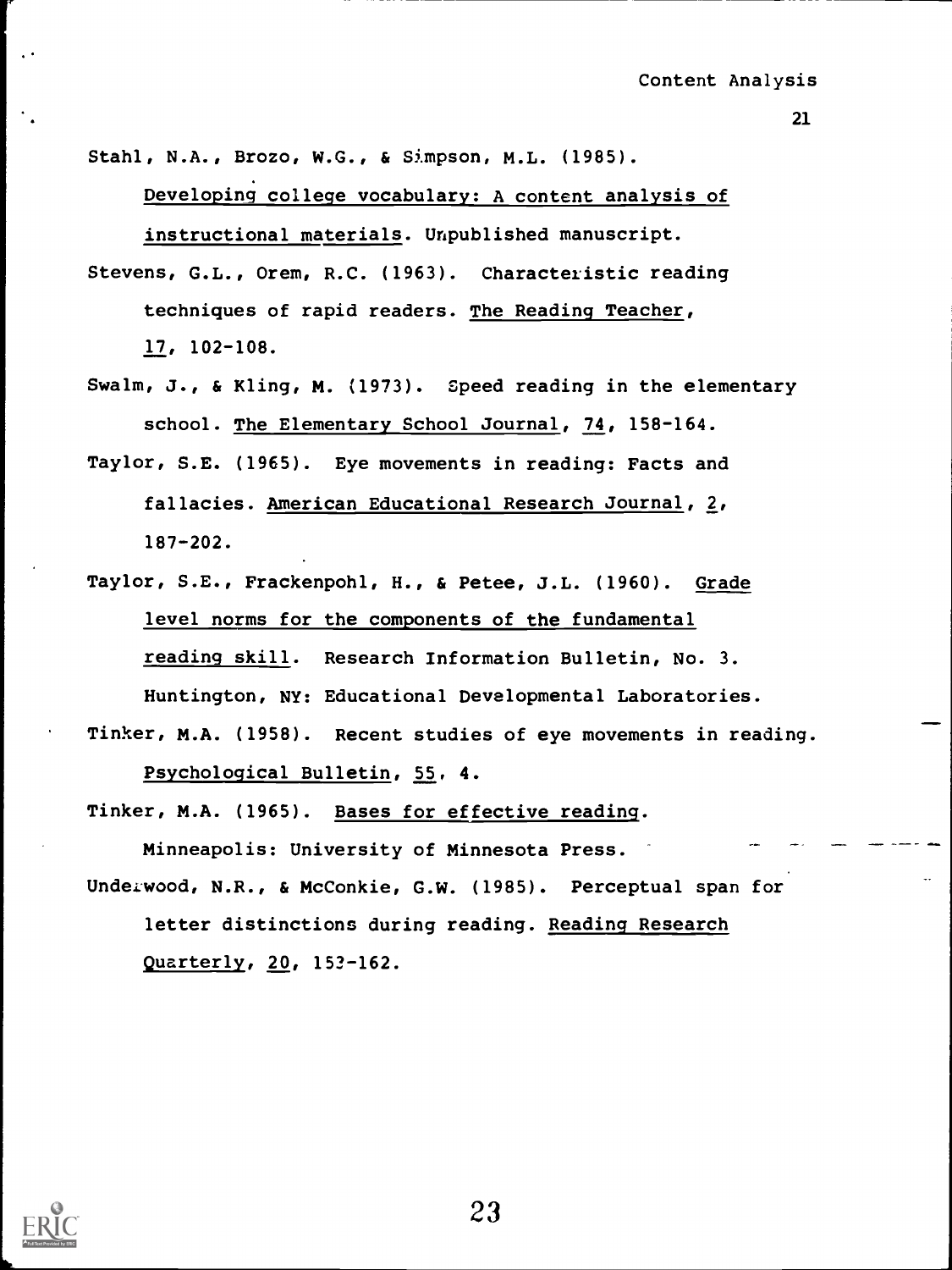Van Gilder, L.L. (1963). Speed reading vs effective developmental reading. In A.L. Raygor (Ed.), College and Adult Reading (pp. 1-10), The Second Yearbook of the North Central Reading Association. Minneapolis: University of Minnesota.

. 22

- Willows, D.M., Borwick, D., & Hayuren, M. (1981). The conten'; of school readers. In G.E. MacKinnon (Ed.), Reading Research: Advances theory and practice (Vol. 2, pp. 97-175). New York: Academic Press.
- Wood, E.N. (1966). What is reading dynamics' Evelyn Wood Reading Dynamics.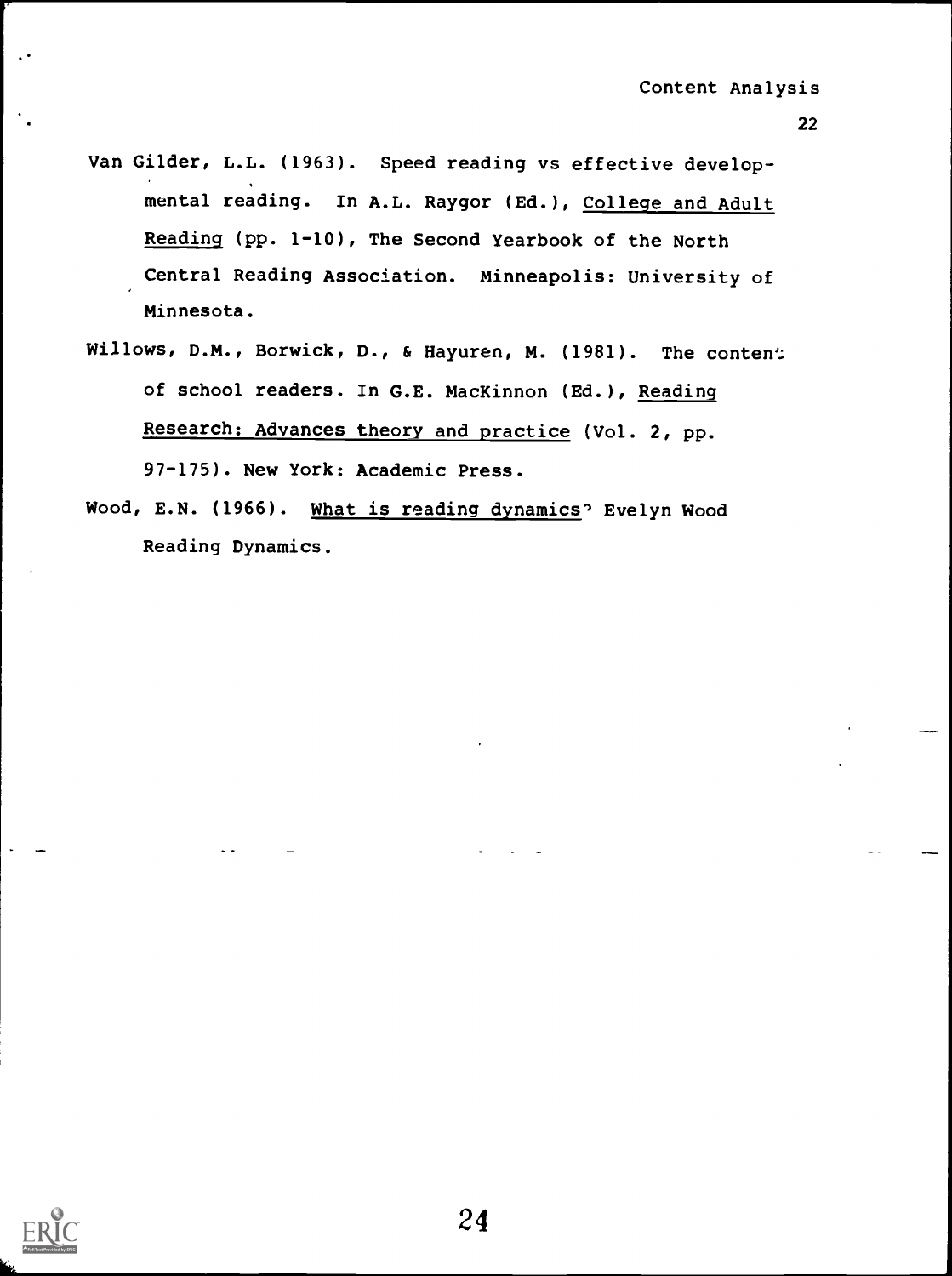## SPEED-READING BOOKS ANALYZED

- Adams, W. R. (1985). Developing reading versatility (4th ed.). New Yorks Holt.
- Agady, F. (1981). How to read faster and betters The Evelyn. Wood reading dynamics program, New York: Simon and Schuster.
- Baker, W. (1953). Reading skills. Englewood Cliffs, NJ: Prentice-Hall.
- Bean, T. (1983). Rapid readino for professional success. Dubuque, IAt Kendall /Hunt.
- Brown, J. (1984). Efficient readino. Lexington, MA: D.C. Heath.
- Brozo, W. B., Schmelzer, R. V., & Andrews, D. (1984). Setting the pace, Columbus, OH: Merrill.
- Cutler, W. (1972). Triple your reading speed. New York: Axes.
- DeLeeuw, M., & DeLeeuw, E. (1965). Read better. read faster. New Yorks Penguin.
- Fink, D. (1982). Speed reading--the how-to book for every business manaoer. executive. and professional. New York. Wiley.
- Gray, L. (1970). Better and faster reading. New York: Cambridge.
- Herrick, M. (1963). Rapid readino. New York: Collier. Johnson, B. (1973). Learn to rapid read. Indianapolis, IN. Howard W. Sams.

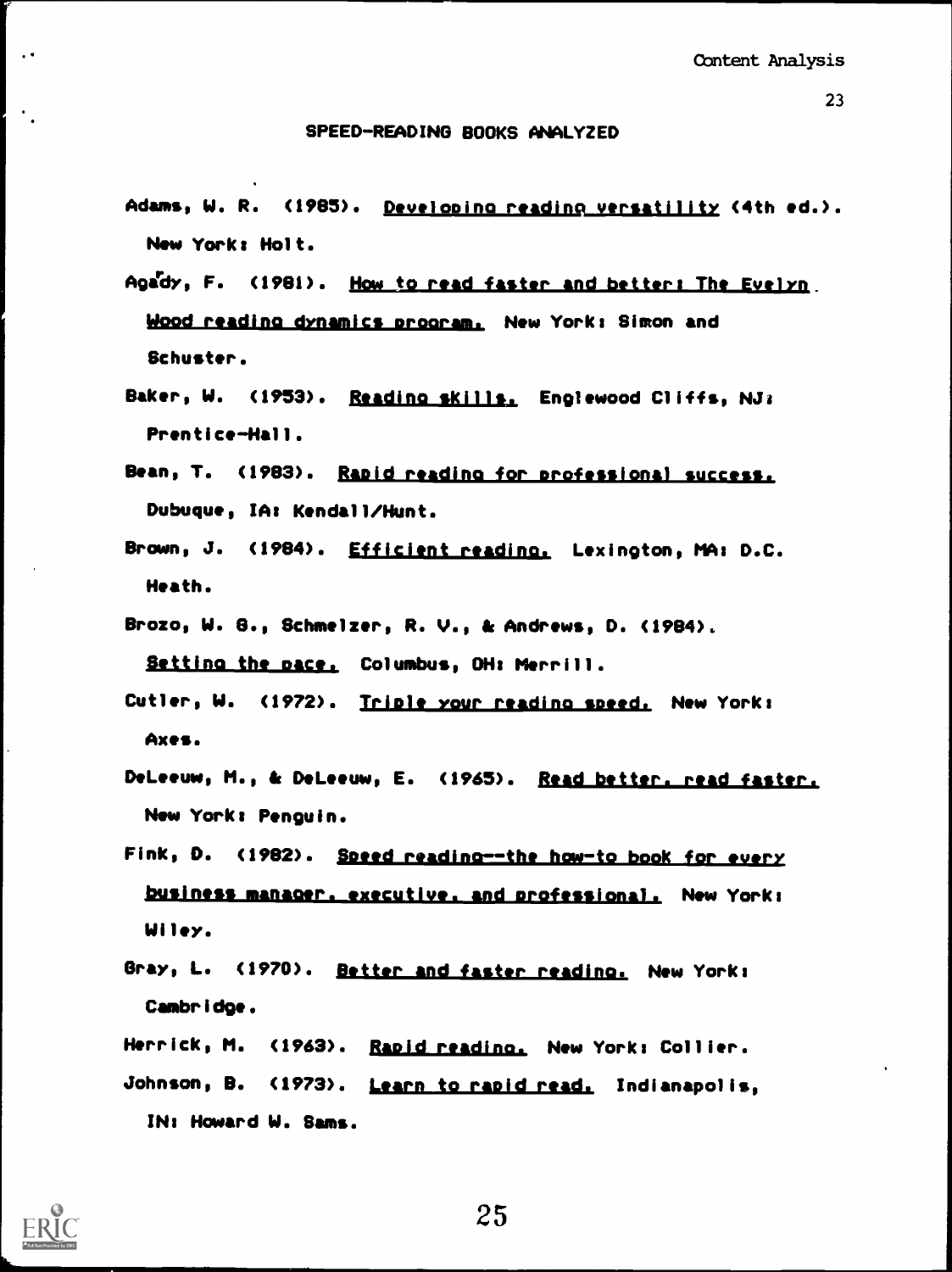- Judson, H., & Schaill, W. (1972). The techniques of reading (3rd ed.). New Yorke Harcourt.
- Klaeser, B. (1977). Reading improvement. Chicago: Nelson-Hall.
- Larson, J. (1971). A quide to rapid reading, New York: Knopf.
- Laughter, M. (1982). Speed readino. Columbus, OH. Merrill.
- Leedy, P. (1963). Read with speed and precision. New York: McGraw-Hill.
- Lewis, N. (1958). How to read better and faster. New York: Crowell.
- Maberly, N. (1966). Dynamic speed reading. Chicago: New American Library.
- Mares, C. (1967). Rapid and efficient readina. Buchanan, NY. Emerson Books.
- Markstein, L., & Hirasawa, L. (1977). Expandino readina Skills. Rowley, MA: Newbury.
- Mayfield, C., & Merlin, W. (1982). Improving readina speed and comprehension (2nd ed.). Dubuque, IA: Kendall/Hunt. Miller, L. (1954). Increasino readino efficiency (5th ed.). New York: Holt.
- Miller, W. M., & Steeber, S. (1985). Reading faster and understanding more--book 1. Boston: Little, Brown.
- Raygor, A., & Schick, G. (1981). Reading at efficient rates (2nd ed.). New Yorke McGraw-Hill.
- Sack, A., & Yourman, J. (1984). The Sack-Yourman developmental speed reading course (5th ed.). Baltimore, MD: College Skills Center.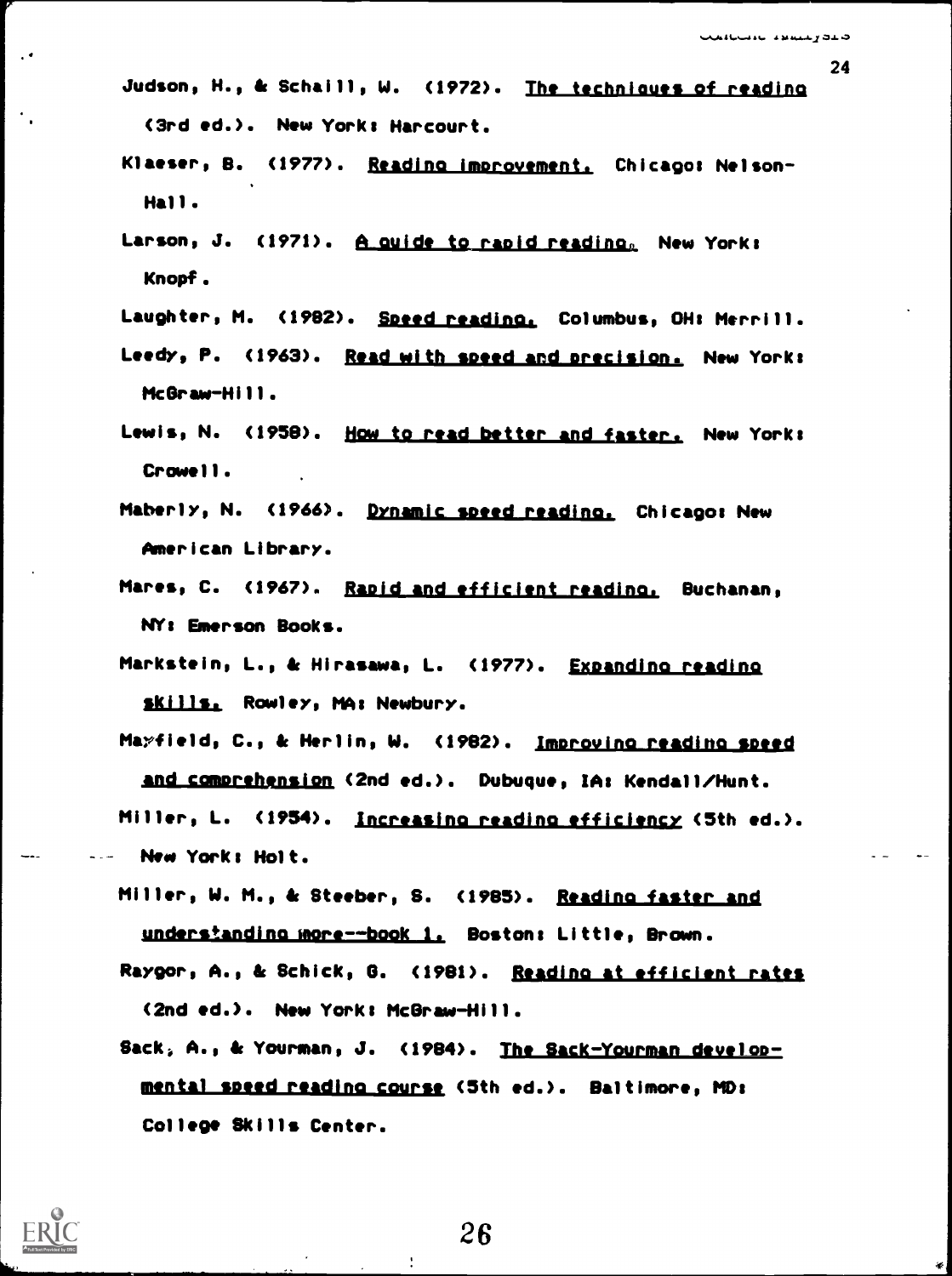Schaill, W. (1967). Seven days to faster reading. North Hollywood, CA: Wilshire.

- Shefter, H. (1973). Faster reading self-tauaht. New Yorks Pocket Books.
- Smith, B. (1984). <u>Pickino up the pace.</u> Glenview, IL: Scott, Foresman.
- Smith, N. (1970). <u>Read faster and get more from your reading.</u> Englewood Cliffs, NJ: Prentice-Hall.
- Spache, 8., & Berg, P. (1958). 'aster readino for business., New York: Crowell.
- Spache, 8., & Berg, P. (1966). The art of efficient reading., New York: Macmillan.
- The Reading Laboratory (1964). Double your reading speed. Greenwich, CT: Fawcett Publications.
- Wainright, 8. (1977). How to read for speed and comprehen-\_\_pion., Englewood Cliffs, NJ: Prentice-Hall.
- Waldman, J. (1981). Rapid readino made simple. Garden City, NY: Doubleday.
- Webster, O. (1965). <u>Read well and remember.</u> New York: Simon and Schuster.
- Wenick, L. (1983). Speed reading naturally, Englewood Cliffs; NJ: Prentice-Hall.
- Xerox Learning Systems. (1970). Effective reading. Lexington, MA: Author.
- Young, M., & Young, C. (1972). How to read faster and remember more. New York: Federick Fell.

Zorn, R. (1980). Speed reading, New York: Harper & Row.

BEST COPY AVAILABLE



 $\epsilon$  (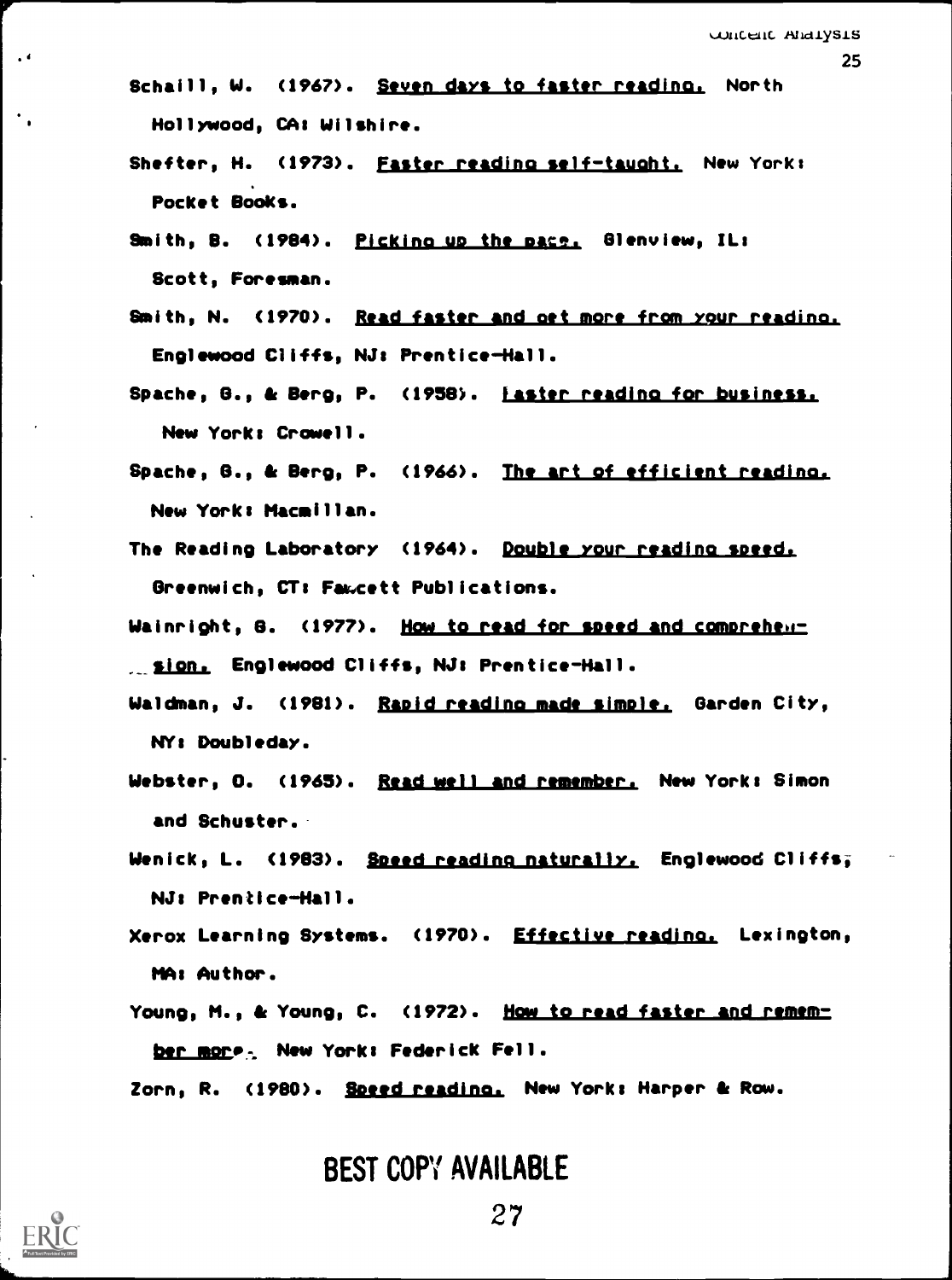| $\mathcal{L}$                                                                          | TABLE 1<br>THE TREATMENT OF EYE MOVEMENTS, SPAN OF RECOGNITION,<br>AND RATES OF READING IN FORTY SPEED-READING POOKS |                                                            |                                                                                                                         |                                                                |                                                                                            |                  |                                                                |                                                        |                                      |                    |                                               |                                                            |  |
|----------------------------------------------------------------------------------------|----------------------------------------------------------------------------------------------------------------------|------------------------------------------------------------|-------------------------------------------------------------------------------------------------------------------------|----------------------------------------------------------------|--------------------------------------------------------------------------------------------|------------------|----------------------------------------------------------------|--------------------------------------------------------|--------------------------------------|--------------------|-----------------------------------------------|------------------------------------------------------------|--|
| $\bullet$<br>$\bullet$<br>Authors' Names                                               | ŏ<br>$\ddot{\phantom{0}}$<br>neds<br>Recognition<br>Expanding                                                        | Practice                                                   | Clusters in<br>: fixation*<br>(n=32)<br>a single<br>words<br>Reading<br>words<br>W<br>$\blacksquare$<br>$\sqrt{ }$<br>∧ | Practice                                                       | single<br>ă<br><b>areas</b><br>$\bullet$<br>$\bullet$<br>fixation<br>S<br>Reading<br>print | Practice         | $(n=27)$<br>eye<br>ă<br>regressions<br>Discussion              | eliminate<br>Totally                                   | <b>Cases</b><br>some<br>1n<br>Useful | Practice           | Rates<br>Reading<br>mdw 0001<br>$\ddot{\sim}$ | BEST COPY AVAILABLE<br>Reported (n-28)<br>$\frac{1000}{2}$ |  |
| <b>Adams ('85)</b><br>Agardy ('81)                                                     | $\pmb{\mathsf{x}}$                                                                                                   | $\pmb{\mathsf{x}}$                                         | $\mathbf x$<br>$\mathbf x$                                                                                              | X<br>X                                                         |                                                                                            |                  | Y.<br>$\boldsymbol{x}$                                         | $\pmb{\mathsf{x}}$                                     |                                      | $\boldsymbol{x}$   | $\pmb{\mathsf{x}}$<br>$\pmb{\mathsf{x}}$      |                                                            |  |
| <b>Baker('53)</b><br><b>Bean ('83)</b><br><b>Brown</b> ('84)                           | $\boldsymbol{\mathsf{x}}$                                                                                            | X                                                          | $\pmb{\mathsf{x}}$                                                                                                      | $\boldsymbol{\mathsf{x}}$                                      | $\boldsymbol{x}$                                                                           | X                | $\boldsymbol{x}$<br>$\mathbf x$                                | $\mathbf x$                                            |                                      | $\mathbf{x}$       | $\mathbf{x}$                                  | $\pmb{\mathsf{x}}$                                         |  |
| Brozo, Schmelzer,<br>Andrews ('84)<br>Cutler('72)<br>DeLeeuw ('65)<br><b>Pink('82)</b> | $\pmb{\mathsf{x}}$<br>X<br>X<br>X                                                                                    | X<br>X<br>x<br>$\mathbf x$                                 | X<br>X<br>X                                                                                                             | x<br>X<br>X                                                    | $\mathbf{x}$                                                                               | $\boldsymbol{x}$ | $\boldsymbol{x}$<br>X<br>$\mathbf x$<br>X                      | $\pmb{\chi}$<br>$\boldsymbol{x}$                       | $\boldsymbol{x}$<br>$\boldsymbol{x}$ | X                  | X<br>X<br>$\mathbf x$                         | $\mathbf x$                                                |  |
| Gray ('70)<br>Herrick ('63)                                                            | X                                                                                                                    | X                                                          | $\pmb{\chi}$                                                                                                            | $\mathbf x$<br>$\pmb{\mathsf{x}}$                              | $\boldsymbol{x}$<br>$\boldsymbol{\mathsf{x}}$                                              | x<br>X.          | $\mathbf x$<br>$\boldsymbol{x}$                                | $\mathbf{x}$<br>$\mathbf{x}$                           |                                      | $\mathbf{x}$       |                                               | $\pmb{\mathsf{x}}$                                         |  |
| Johnson ('73)<br>Judson & Schaill(72)<br>Klaeser ('77)                                 | X<br>X.                                                                                                              | X<br>$\mathbf x$                                           | X<br>$\mathbf x$<br>$\boldsymbol{x}$                                                                                    | $\pmb{\mathsf{x}}$<br>$\pmb{\mathsf{x}}$<br>$\boldsymbol{x}$   | $\boldsymbol{x}$                                                                           | X                | X<br>$\mathbf{x}$                                              |                                                        | x                                    |                    | X<br>X<br>$\mathbf{x}$                        |                                                            |  |
| Larson('71)<br>Laughter ('82)<br>Leedy('63)                                            | X<br>X                                                                                                               | x<br>$\mathbf x$                                           | $\pmb{\mathsf{x}}$<br>$\mathbf x$<br>X                                                                                  | $\pmb{\mathsf{x}}$<br>$\boldsymbol{x}$                         |                                                                                            |                  |                                                                | X                                                      |                                      |                    | $\boldsymbol{\mathsf{x}}$                     | $\pmb{\mathsf{x}}$<br>$\pmb{\mathsf{x}}$                   |  |
| Lewis ('58)<br>Maberly ('66)<br>Nares ('67)                                            | X<br>X<br>X                                                                                                          | X<br>X                                                     | x<br>X                                                                                                                  | $\pmb{\mathsf{x}}$<br>X                                        | X                                                                                          | x                | x<br>$\mathbf x$                                               | X                                                      |                                      |                    |                                               |                                                            |  |
| Markstein &<br>Hirasawa ('77)<br>Mayfield & Herlin                                     |                                                                                                                      |                                                            | $\mathbf{x}$                                                                                                            |                                                                |                                                                                            |                  |                                                                |                                                        |                                      |                    |                                               | $\pmb{\mathsf{x}}$                                         |  |
| ('82)<br>Miller('84)<br>Miller & Steeber(85)                                           | $\boldsymbol{x}$                                                                                                     | $\mathbf{x}$                                               | $\mathbf x$<br>$\pmb{\mathsf{x}}$                                                                                       | $\boldsymbol{x}$<br>$\mathbf{x}$                               |                                                                                            |                  | $\mathbf{x}$<br>$\pmb{\mathsf{x}}$                             | $\mathbf{x}$                                           |                                      |                    | $\pmb{\mathsf{x}}$                            | $\boldsymbol{x}$                                           |  |
| Payor & Schick ('81)<br>Sack & Yourman('84)<br>Schaill('67)                            | $\boldsymbol{x}$                                                                                                     |                                                            | $\pmb{\mathsf{x}}$<br>X                                                                                                 | $\pmb{\mathsf{x}}$<br>$\boldsymbol{x}$                         | $\mathbf{x}$                                                                               | $\mathbf{x}$     | $\pmb{\mathsf{x}}$<br>$\pmb{\chi}$                             |                                                        |                                      |                    | $\pmb{\mathsf{x}}$<br>$\mathbf{x}$            | $\pmb{\mathsf{x}}$                                         |  |
| Shefter ('73)<br>Smith, B. ('84)<br>Smith, N.B. ('70)                                  | $\boldsymbol{\mathrm{x}}$<br>$\pmb{\mathsf{x}}$<br>$\pmb{\mathsf{x}}$                                                | X<br>$\boldsymbol{x}$<br>$\pmb{\mathsf{x}}$                | $\pmb{\mathsf{x}}$<br>$\boldsymbol{x}$<br>$\boldsymbol{x}$                                                              | X<br>X<br>X                                                    |                                                                                            |                  | $\pmb{\mathsf{x}}$<br>$\pmb{\mathsf{x}}$<br>$\mathbf{x}$       | $\boldsymbol{x}$<br>$\pmb{\mathsf{x}}$<br>$\mathbf{x}$ |                                      | $\boldsymbol{x}$   |                                               | $\pmb{\mathsf{x}}$<br>$\mathbf{x}$                         |  |
| Spache & Berg('58)<br>Spache & Berg('66)<br>The Reading                                | $\pmb{\mathsf{x}}$<br>$\mathbf{x}$                                                                                   | $\pmb{\chi}$<br>$\boldsymbol{x}$                           | $\pmb{\mathsf{x}}$<br>$\mathbf{x}$                                                                                      | X<br>$\mathbf x$                                               |                                                                                            |                  |                                                                |                                                        |                                      |                    |                                               | $\pmb{\mathsf{x}}$                                         |  |
| Laboratory ('64)<br>Wainright <sup>('77)</sup><br>Waldman ('81)                        | $\boldsymbol{x}$<br>$\boldsymbol{x}$<br>$\pmb{\mathsf{x}}$                                                           | $\boldsymbol{x}$<br>$\pmb{\mathsf{x}}$<br>$\boldsymbol{x}$ | $\pmb{\mathsf{x}}$<br>$\pmb{\mathsf{x}}$                                                                                | $\mathbf x$<br>$\boldsymbol{x}$                                | $\pmb{\mathsf{x}}$                                                                         | $\mathbf{x}$     | $\pmb{\mathsf{x}}$<br>$\pmb{\mathsf{x}}$<br>$\pmb{\mathsf{x}}$ | $\pmb{\mathsf{x}}$<br>$\mathbf{x}$                     |                                      | $\pmb{\mathsf{x}}$ | $\frac{x}{x}$                                 |                                                            |  |
| Webster ('65)<br>Wenick ('83)<br>Xerox Learning                                        | $\boldsymbol{x}$                                                                                                     |                                                            | $\mathbf x$                                                                                                             |                                                                |                                                                                            |                  |                                                                |                                                        |                                      |                    |                                               |                                                            |  |
| Systems ('70)<br>Young ('72)<br>Zorn ('80)                                             | $\boldsymbol{x}$<br>$\mathbf{x}$                                                                                     | $\mathbf{x}$<br>X                                          | x<br>$\mathbf x$<br>$\boldsymbol{\mathsf{x}}$                                                                           | $\pmb{\mathsf{x}}$<br>$\pmb{\mathsf{x}}$<br>$\pmb{\mathsf{x}}$ | $\pmb{\mathsf{x}}$<br>$\pmb{\mathsf{x}}$                                                   | $\mathbf{x}$     | $\pmb{\mathsf{x}}$<br>X<br>x                                   |                                                        | $\mathbf{x}$                         |                    | $\mathbf{x}$                                  | $\boldsymbol{x}$                                           |  |
| $\Theta$ ncy                                                                           | 27                                                                                                                   | 24                                                         | 23<br>9                                                                                                                 | 30                                                             | 10                                                                                         | $\bullet$        | 27                                                             | 14                                                     | 4                                    | $\mathbf{G}$       | 16                                            | 12                                                         |  |
| Parrent                                                                                | 68                                                                                                                   | <b>89  </b>                                                | 72<br>28                                                                                                                | 94                                                             | 28<br>25                                                                                   | 90               | 68                                                             | 52                                                     | 15                                   | 22                 | 57                                            | 43                                                         |  |
|                                                                                        |                                                                                                                      |                                                            |                                                                                                                         |                                                                |                                                                                            |                  |                                                                |                                                        |                                      |                    |                                               |                                                            |  |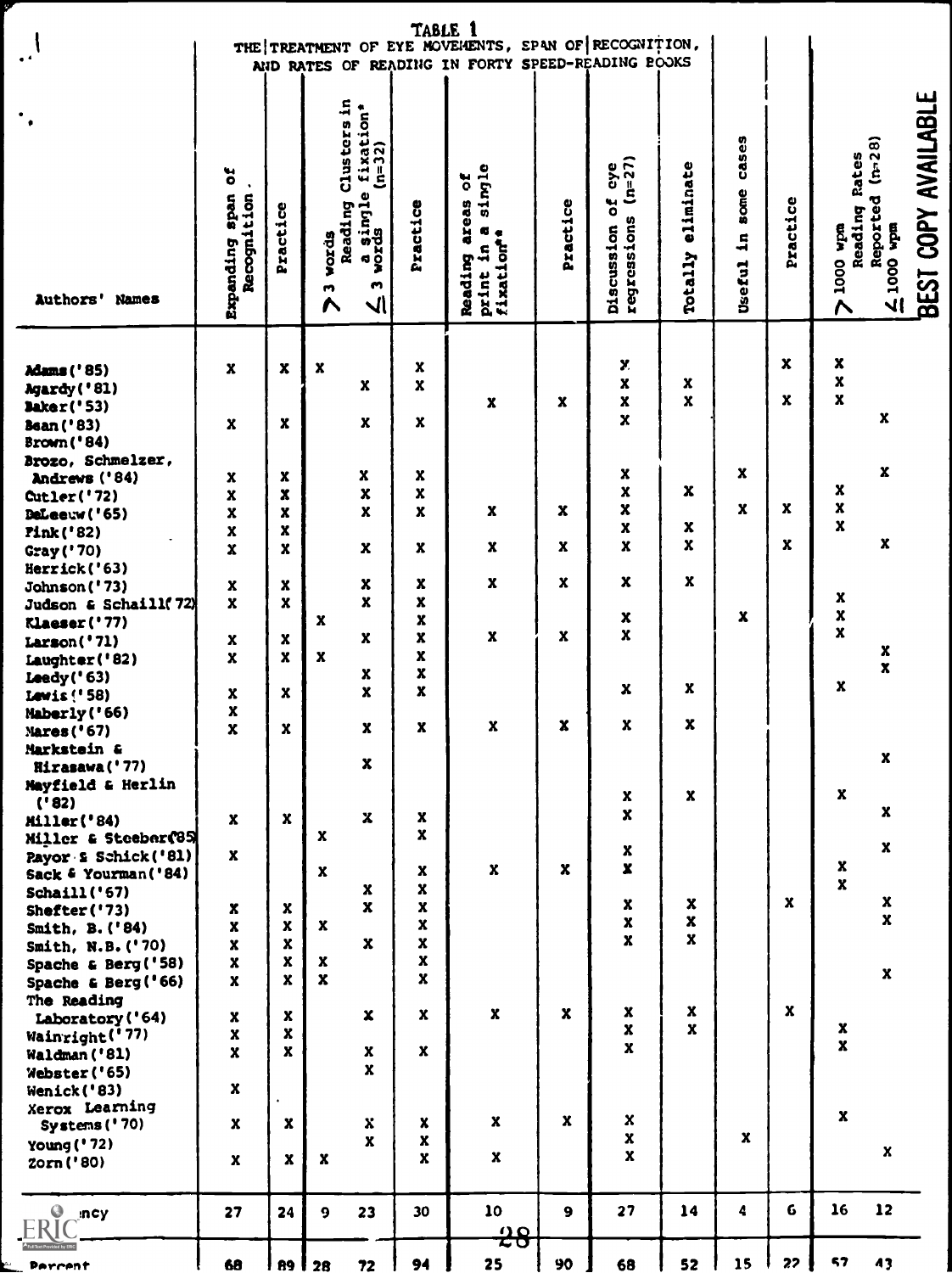### Master List College Reading and Learning Assistance Technical Reports Georgia State University

#### Technical Report No.

- 84-01 Brozo, W. G., Schmelzer, R. V., & Spires, N. A. A Study of Test-Wiseness Clues in College/University Teacher-Made Tests with Implications for Academic Assistance Centers. (ERIC No. ED 240-928)
- 84-02 Stahl, N. A., Brozo, W. G., & Henk, W. A. Evaluative Criteria for College Reading-Study Research. (ERIC No. ED 240-933)
- 84-03 Schmelzer, R. V., Brozo, W. G., & Stahl, N. A. Using a Learning Model to Integrate Study Skills into a Peer-Tutoring Program. (ERIC No. ED 256-244)
- 84-04 Brozo, W. G., & Stahl, N. A. Focusing on Standards: A Checklist for Rating Competencies of College Reading Specialists. (ERIC No. ED 248-762)
- 84-05 Stahl, N. A., Brozo, W. G., & Gordon, B. The Professional Preparation of College Reading and Study Skills Specialists. (ERIC No. ED 248-761)
- 84-06 Stahl, N. A., & Brozo, W. G. Vocabulary Instruction in Georgia's Postsecondary Reading Programs. (ERIC No. ED 248-759)
- 84-07 King, J. R., Stahl, N. A., & Brozo, W. G. Integrating Study Skills and Orientation Courses.(ERIC No. ED 248-760)
- 84-08 Brozo, W. G., & Schmelzer, R. V. Faculty Perceptions of Student Behaviors: A Comparison of Two Universities. (Not submitted to ERIC--See the Journal of College Student Personnel, Vol. 26, #3)
- 84-09 Henk, W. A., Stahl, N. A., & King, J. R. The Readability of State Drivers' Manual. (Not submitted to ERIC--please refer to Transportation Quarterly,  $38(4)$ , 507-520.)
- 84-10 Stahl, N. A., Henk, W. A., & King, J. R. Are Drivers' Manuals Right for Reluctant Readers? (ERIC No. ED 245- 208)
- 85-01 Stahl, N. A., Hynd, C. R., & Henk, W. A. Avenues for Chronicling and Researching the History of College Reading and Study Skills Instruction. (ERIC No. ED 256-245)
- 85-02 Smith, B. D., & Elifson, J. M. Do Pictures Make a Difference in College Textbooks? (ERIC No. ED 256-246)